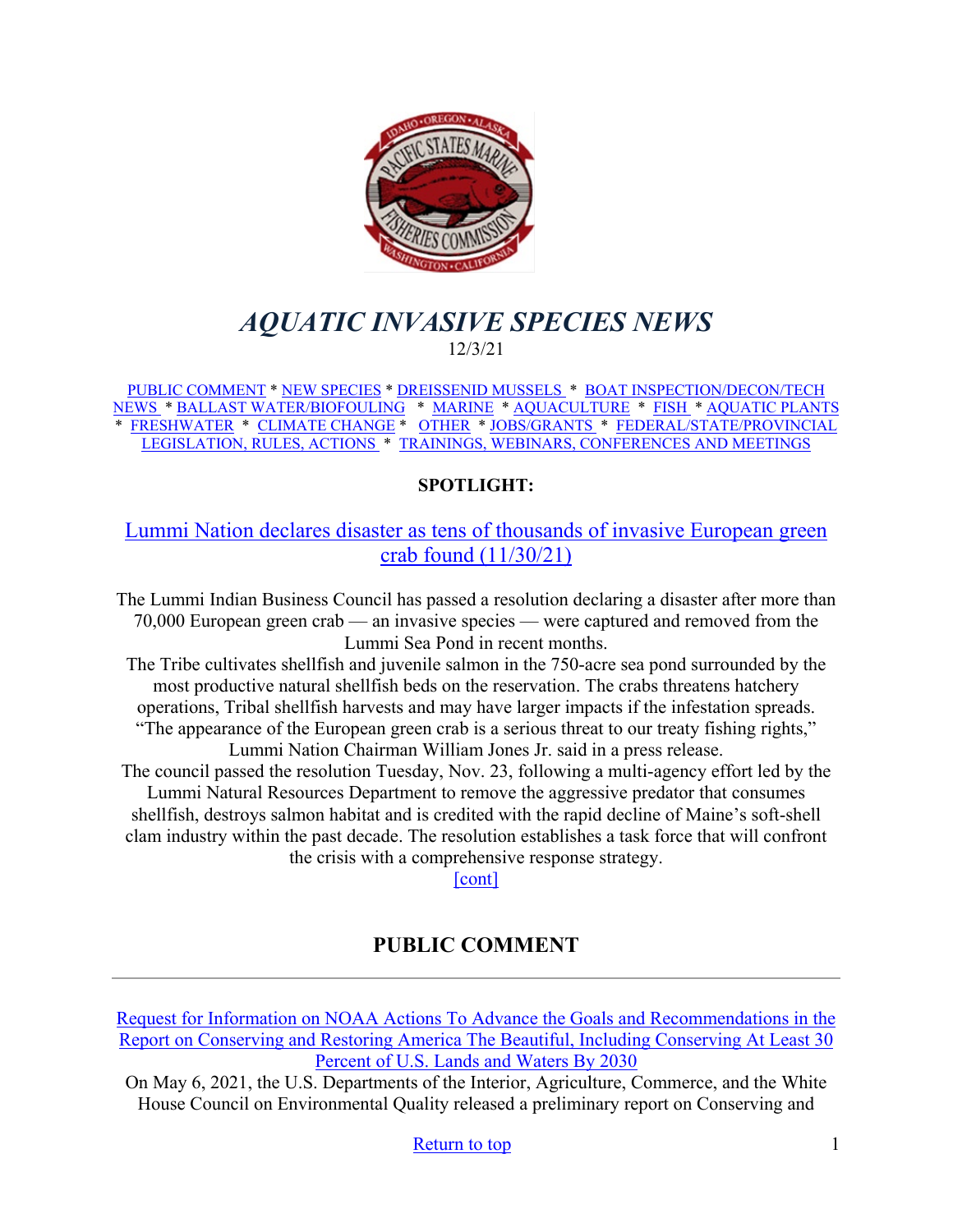Restoring America the Beautiful (Report). The Report recommends a decade-long national initiative to advance locally led conservation and restoration in public, private, and tribal lands and waters toward addressing three threats: Disappearance of nature, climate change, and inequitable access to the outdoors. Guided by eight core principles and six focus areas for early action and progress in the Report, NOAA is seeking public input on how NOAA should, using its existing authorities and associated measures, conserve and restore America's ocean, coasts, and Great Lakes.

#### <span id="page-1-0"></span>**Interested persons are invited to submit comments on or before December 28, 2021.**

## **NEW SPECIES SIGHTINGS**

**Want to get more new species alerts?** USGS NAS:<https://nas.er.usgs.gov/AlertSystem/default.aspx> IMAP INVASIVES: [https://www.imapinvasives.org](https://www.imapinvasives.org/)

#### **DREISSENIDS**

#### **OTHER AIS**

[Arizona]

*[Pistia stratiotes](https://nas.er.usgs.gov/queries/SpResults.aspx?SpeciesID=1099)* (water lettuce) was found in Pima, AZ in Eastern most pond at Sweetwater Wetlands [\[USGS NAS\]](https://nas.er.usgs.gov/queries/specimenviewer.aspx?SpecimenID=1670500)

[Texas]

*[Hydrocleys nymphoides](https://nas.er.usgs.gov/queries/SpResults.aspx?SpeciesID=1101)* (waterpoppy) was found in a Austin-Travis Lakes drainage in Blunn Creek at Stacy Park, TX. [\[USGS NAS\]](https://nas.er.usgs.gov/queries/specimenviewer.aspx?SpecimenID=1670535)

#### **WATCH LIST**

[Canada] DFO wants people to report sightings of European Green Crabs in the Salish Sea. Sightings can be reported to [AISPACIFIC@dfo-mpo.gc.ca](mailto:AISPACIFIC@dfo-mpo.gc.ca)

[Canada] [What the shell is out there? Columbia Shuswap Invasive Species Society wants help](https://www.castanet.net/news/Salmon-Arm/344047/Columbia-Shuswap-Invasive-Species-Society-wants-help-documenting-what-kinds-of-shells-are-out-there)  [documenting what kinds of shells are out there.](https://www.castanet.net/news/Salmon-Arm/344047/Columbia-Shuswap-Invasive-Species-Society-wants-help-documenting-what-kinds-of-shells-are-out-there) 

# **DREISSENID MUSSELS**

<span id="page-1-1"></span>LISTEN: [New WGA 'Out West' episode analyzes the emergency response to moss balls and the](https://westgov.org/news/article/listen-new-out-west-episode-analyzes-the-emergency-response-to-moss-balls-and-the-spread-of-invasive-zebra-mussels-in-the-west)  [spread of invasive zebra mussels in the West \(11/21\)](https://westgov.org/news/article/listen-new-out-west-episode-analyzes-the-emergency-response-to-moss-balls-and-the-spread-of-invasive-zebra-mussels-in-the-west)

[Return to top](#page-0-0) 2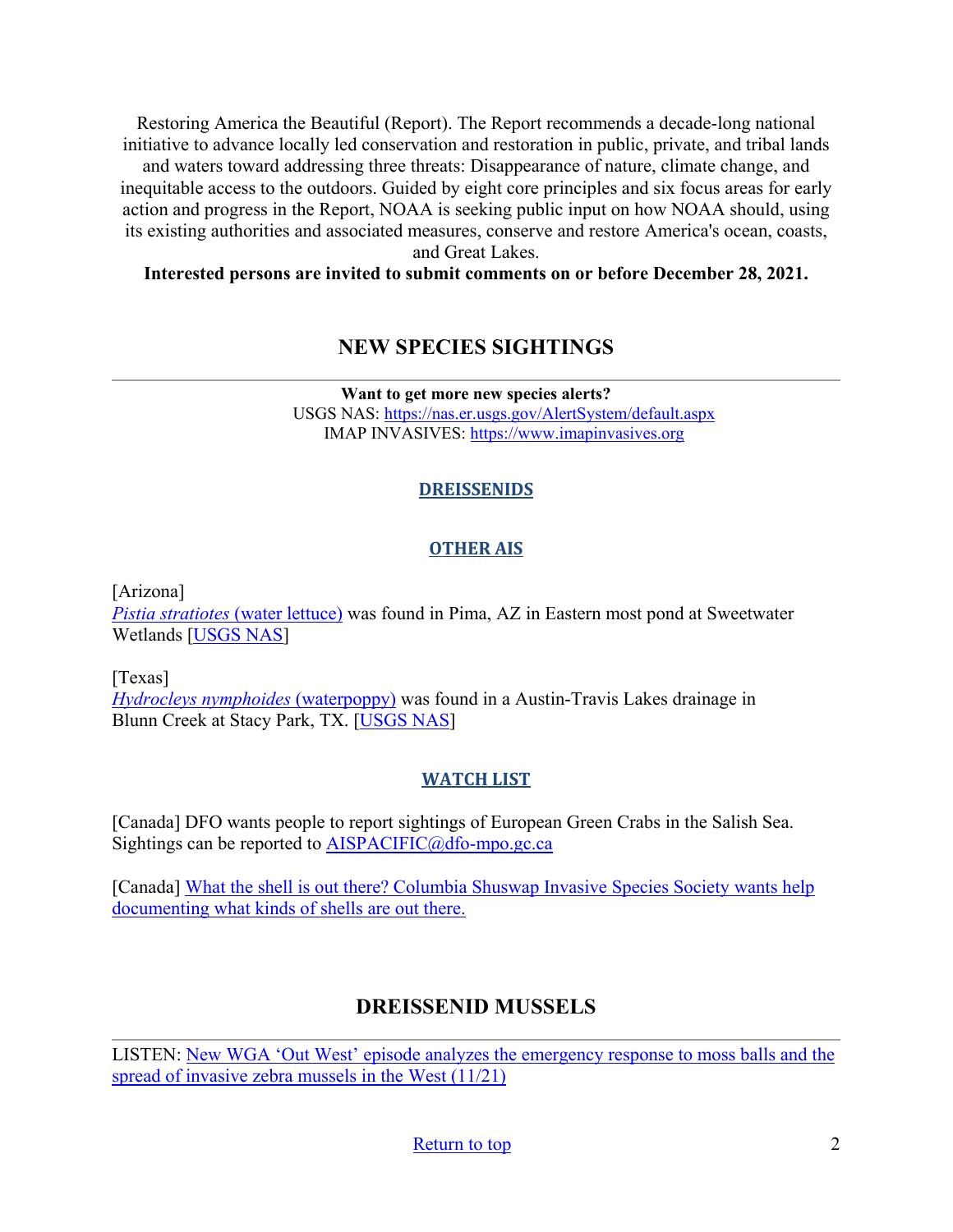### [Researchers discover native mussels rebounding in Detroit River \(11/19/21\)](https://news.jrn.msu.edu/2021/11/researchers-discover-native-mussels-rebounding-in-detroit-river/)

Central Michigan University researchers have discovered unexpected populations of native mussels in the Detroit River, an area that hasn't been searched for the mollusks since 1998. Back then, researchers thought the natives, known as unionids, were fast on the way out victims of non-native zebra mussels invading from Europe and Asia.

"When we started this project, going two and a half years ago now, all the research said there are no unionids left in Detroit," said Shay Keretz, a doctoral student in aquatic ecology, who led the study beginning in 2019 to explore the populations of native and invasive mussels species in the Detroit River. "It (was) very likely that zebra mussels just wiped them out. So we were fully expecting to find nothing when we started this project."

#### [Wyoming remains free of invasive mussels after challenging year \(11/15/21\)](https://buckrail.com/wyoming-free-of-invasive-mussels-after-challenging-year/)

After a challenging year protecting the state from aquatic invasive species, Wyoming remains free of invasive mussels.

In the 2021 summer season, Wyoming Game and Fish Department's AIS watercraft check stations inspected more than 68,000 boats across the state. Game and Fish personnel saw high numbers of live mussels, decontaminated 924 boats and found live mussels on two during the summer months.

This year marks the highest number of decontaminations ever conducted since the AIS program was established in 2010 by the State Legislature and the first time live mussels were found on boats at Wyoming's check stations.

# **BOAT INSPECTION/DECON/TECH NEWS**

<span id="page-2-0"></span>[BC] Okanagan Basin Water Board reveals 17 boats contaminated with invasive mussels were [stopped this year \(12/2/21\)](https://www.castanet.net/news/Vernon/353469/Okanagan-Basin-Water-Board-reveals-17-boats-contaminated-with-invasive-mussels-were-stopped-this-year)

A report to the Okanagan Basin Water Board gives a review of the inspection program, which ran from mid-May to October.

244 watercraft coming into B.C. were identified as high-risk for invasive zebra or quagga mussels

153 were decontaminated

100 were given decontamination orders

18 were quarantined to meet the required 30-day drying time

17 were confirmed carrying the mussels

[Mobile boat decontamination unit from Lake Tahoe donated to fight invasive species at Lake](https://www.southtahoenow.com/story/11/27/2021/mobile-boat-decontamination-unit-lake-tahoe-donated-fight-invasive-species-lake-son)  [Sonoma \(11/27/21\)](https://www.southtahoenow.com/story/11/27/2021/mobile-boat-decontamination-unit-lake-tahoe-donated-fight-invasive-species-lake-son)

Lake Tahoe aquatic invasive species (AIS) watercraft inspection agencies recently donated a mobile boat decontamination unit to a nearby program at Lake Sonoma to help stop the spread of invasive species. The donated equipment allows inspectors to apply 140-degree water to boats, trailers, engines, and storage areas to kill any living invasive plant or animal without harming equipment. The Tahoe program no longer needed the mobile unit as they now have permanent equipment at several inspection stations.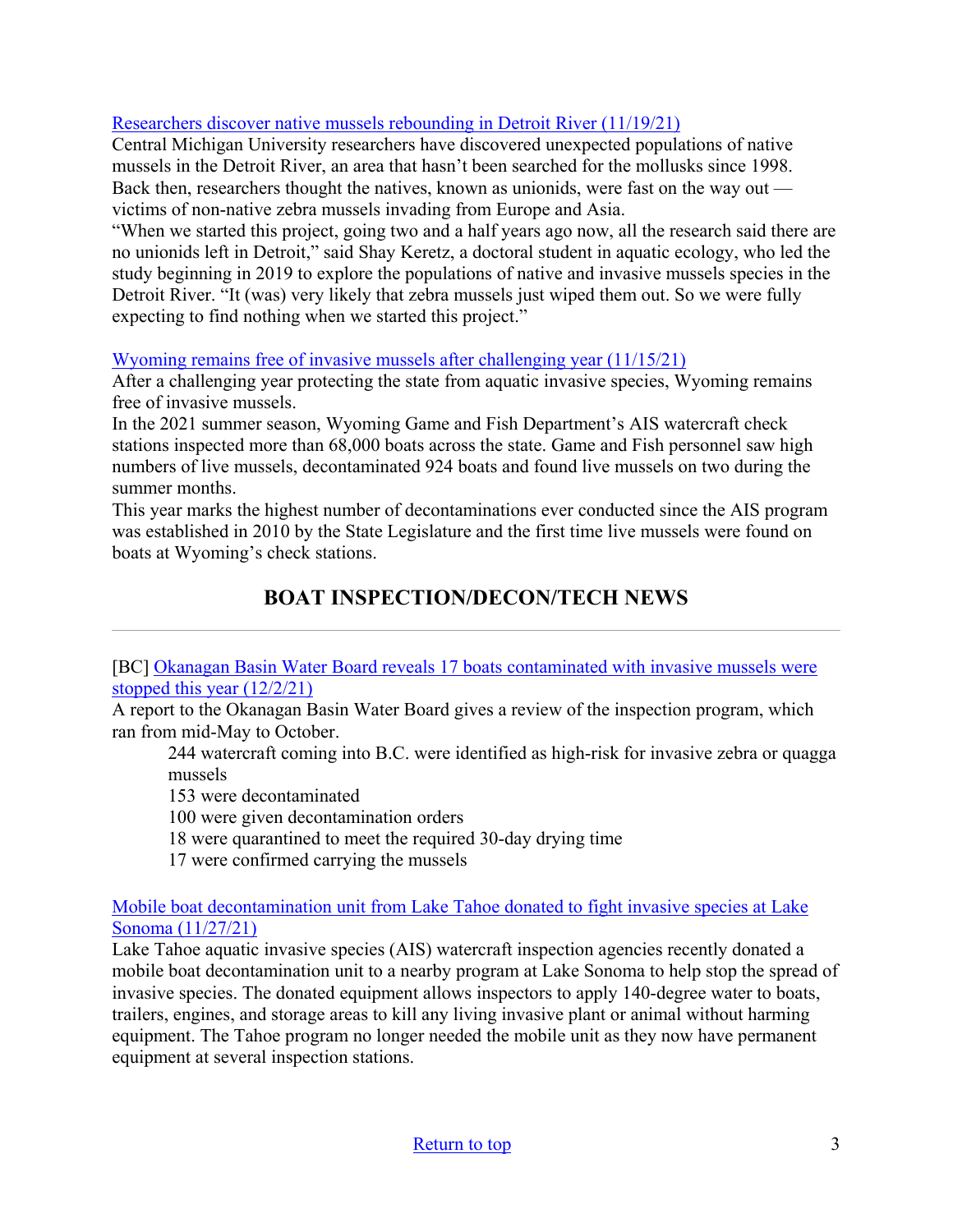[\[Utah\] Over 315K boats inspected for quagga mussels during 2021 boating season. Here's what](https://www.stgeorgeutah.com/news/archive/2021/11/16/prc-over-315k-boats-inspected-for-quagga-mussels-during-2021-boating-season-heres-what-they-found/#.Yak99C2ZP6Y)  they found.  $(11/16/21)$ 

Statewide, Aquatic Invasive Species technicians with the DWR, Utah State Parks, Arizona Game and Fish Department and the National Park Service inspected 315,539 boats and performed 7,340 decontaminations since Jan. 1, according to a press release issued by the DWR last week. Of those total numbers, 85,113 of the boat inspections and 2,321 of the decontaminations took place at stations in the Lake Powell area. Lake Powell is currently the only Utah waterbody infested with invasive quagga mussels.

Last year, there were more boaters out on Utah's lakes and reservoirs, which resulted in 447,909 inspections statewide and the decontamination of 11,091 boats.

[\[Idaho\] Record number of mussel-fouled boats caught at inspection stations in 2021 \(11/16/21\)](https://www.postregister.com/news/local/record-number-of-mussel-fouled-boats-caught-at-inspection-stations-in-2021/article_068d8b03-6c64-5d95-8e87-113d7d71fa68.html) Idaho boat inspection stations caught a record number of watercraft fouled with invasive mussels so far in 2021, but state officials report that its waters remain free of the aquatic invaders. All though inspections can still take place through December, most boaters are now winterizing and putting boats into storage. Nic Zurfluh, of the invasive species office of Idaho State Department of Agriculture said 2021 was not quite as busy as 2020, but more zebra or quagga mussel-fouled boats were discovered at inspection stations coming into the state this year.

# **BALLAST WATER/BIOFOULING**

## <span id="page-3-0"></span>[OP-ED: Knowledge pays when selecting and operating BWMS \(11/18/21\)](https://www.marinelog.com/perspectives/op-eds/op-ed-knowledge-pays-when-selecting-and-operating-bwms/)

Upfront costs and operational expenses are important considerations for all ship owners and operators purchasing ballast water management systems (BWMS).

This means it's critical to take every variable that might influence CAPAX and OPEX costs into account before purchasing a new system. As ballast water regulations mature, so too has research into the true costs of compliance with ballast water regulations.

## [U.S. EPA fines two commercial ships over Vessel General Permit violations](https://www.epa.gov/newsreleases/us-epa-fines-two-commercial-ships-over-vessel-general-permit-violations)

Today, the U.S. Environmental Protection Agency (EPA) has assessed penalties totaling \$81,474 against two commercial ships over inspection, monitoring, and reporting violations in California and Louisiana. The MSC Aurora container ship and the Western Durban bulk carrier both violated EPA's Vessel General Permit (VGP) issued under the Clean Water Act (CWA). "Vessels that do not comply with their CWA permits can have significant environmental impacts to our waterways, including the introduction of invasive species," said Amy Miller, EPA's Enforcement and Compliance Assurance Division Director for the country's Pacific Southwest region. "Failure to comply with the Vessel General Permit requirements can result in significant penalties."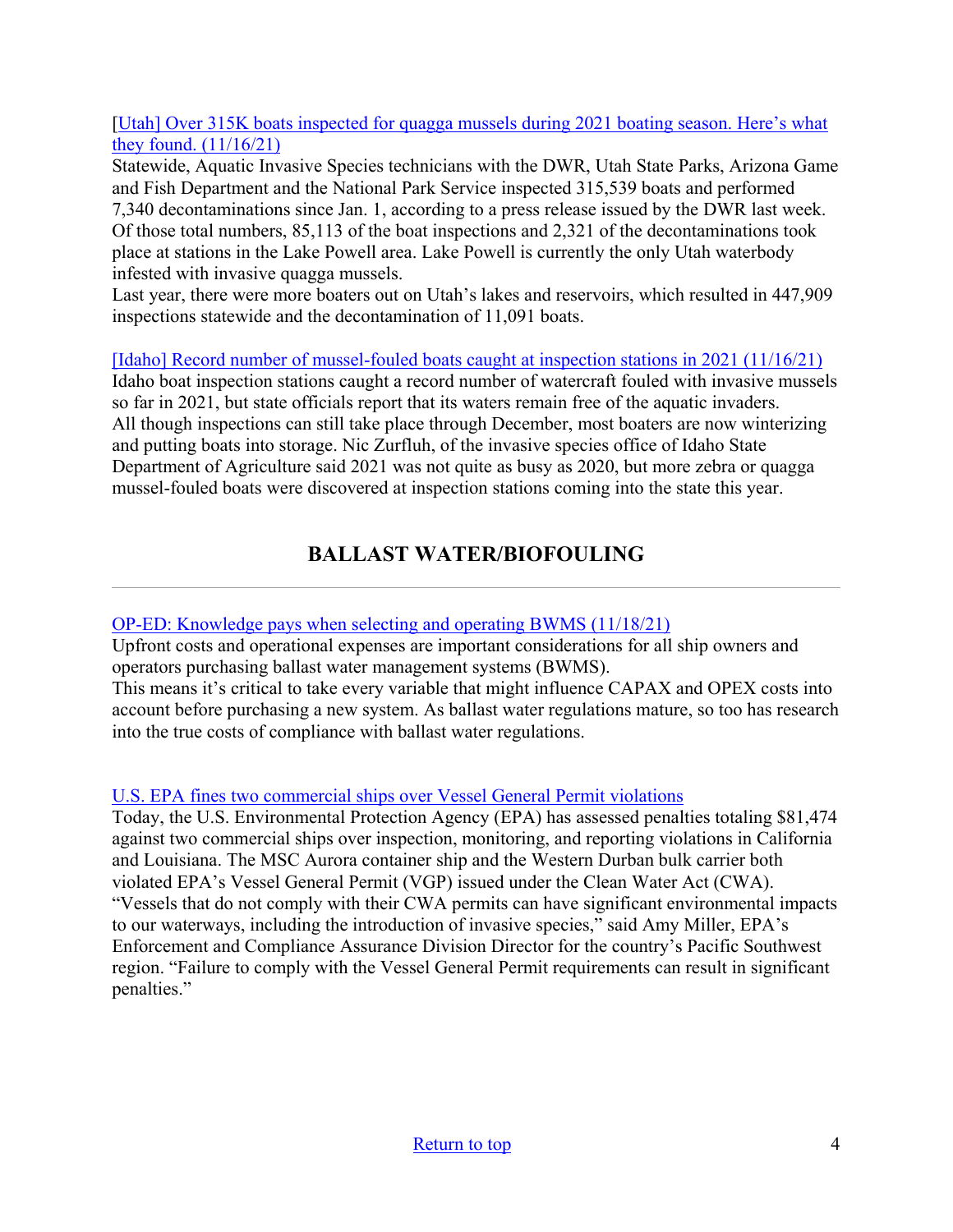<span id="page-4-0"></span>[\[Oregon\] Invasive Green Crab Numbers Continue To Rise In Coos Bay \(11/17/21\)](https://kqennewsradio.com/2021/11/17/invasive-green-crab-numbers-continue-to-rise-in-coos-bay/)

Growing European green crab populations throughout Coos Bay are likely to impact Dungeness crabs and coastal habitat, according to a [new report](https://www.oregon.gov/dsl/SS/Documents/Green_Crab_report_2021_Coos_Bay_SSNERR.pdf) from researchers at the South Slough National Estuarine Research Reserve. A release from the Oregon Department of State Lands said the report, which is part of an ongoing study by scientists at the South Slough Reserve and Oregon State University, found numbers of invasive green crabs continue to climb. Between June and September of 2021, researchers trapped and sampled crab populations daily at 13 sites around Coos Bay. On average, 73.3 percent of crab species trapped each day were green crabs. Related: [Experts on southern Oregon coast advise eating 1 crab species to save another](https://www.oregonlive.com/environment/2021/11/experts-on-southern-oregon-coast-advise-eating-1-crab-species-to-save-another.html)   $(11/17/21)$ 

#### [Emergence of a neopelagic community through the establishment of coastal species on the high](https://www.nature.com/articles/s41467-021-27188-6)  [seas \(12/2/21\)](https://www.nature.com/articles/s41467-021-27188-6)

Discoveries of persistent coastal species in the open ocean shift our understanding of biogeographic barriers. Floating plastic debris from pollution now supports a novel sea surface community composed of coastal and oceanic species at sea that might portend significant ecological shifts in the marine environment.

<span id="page-4-1"></span>**Related**: NBC: [On the Great Pacific Garbage Patch, scientists find a surprise: Coastal life](https://www.nbcnews.com/science/environment/great-pacific-garbage-patch-scientists-find-surprise-coastal-life-rcna7292)  [\(12/3/21\)](https://www.nbcnews.com/science/environment/great-pacific-garbage-patch-scientists-find-surprise-coastal-life-rcna7292) 

# **AQUACULTURE**

[Most Canadian aquaculture fisheries meet new U.S. standard for wildlife protection \(12/1/21\)](https://www.cbc.ca/news/canada/nova-scotia/most-canadian-aquaculture-fisheries-exempt-from-whale-list-1.6268890) Most Canadian aquaculture operations have been exempted from a new U.S. rule requiring that seafood imports prove they do not harm whales, seals and other marine mammals. However, most of Canada's wild-capture fisheries will have to demonstrate they meet the new American standards.

#### [DFO, salmon farmers dismantle "lies" about sea lice \(11/25/21\)](https://seawestnews.com/dfo-salmon-farmers-dismantle-lies-about-sea-lice/)

Anti-salmon farming activists on Canada's west coast have made a name for themselves by propagating myths, falsehoods and outright lies about marine aquaculture in British Columbia. Their latest missive to malign a world renowned home-grown sustainable industry, which supports over 6,500 livelihoods in BC, claims that sea lice counts have dropped dramatically after the closure of some salmon farms in the contentious Discovery Islands. That is simply not true, says the Department of Fisheries and Oceans (DFO) and a new independent analysis that compiled five years of sea-lice monitoring in the area with strict protocols.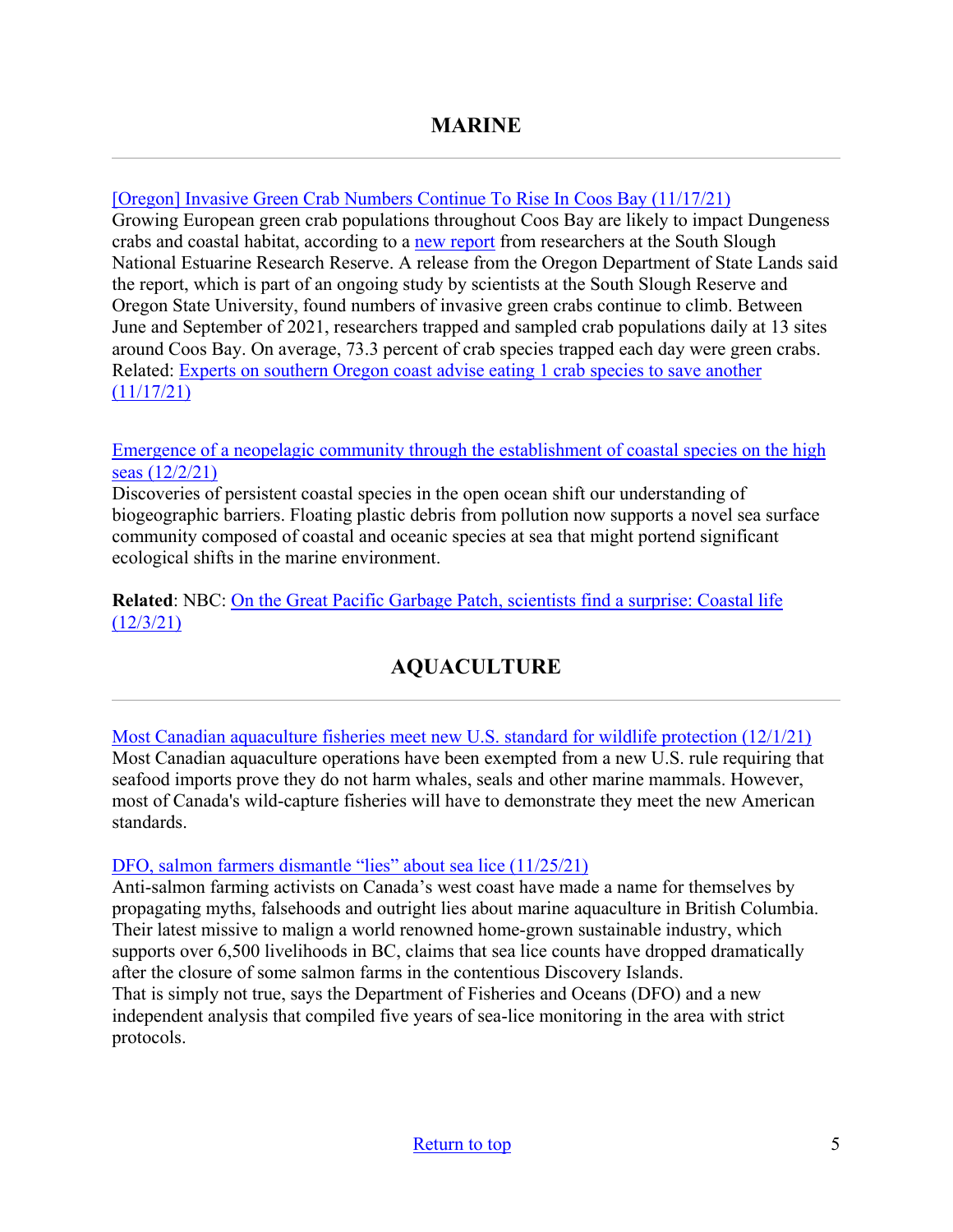#### [NOAA Maps Options for Aquaculture Opportunity Areas in the Gulf of Mexico and Southern](https://content.govdelivery.com/accounts/USNOAAFISHERIES/bulletins/2fc8890)  [California Bight \(11/16/21\)](https://content.govdelivery.com/accounts/USNOAAFISHERIES/bulletins/2fc8890)

Today, NOAA released two Atlases compiling the best available science to inform the identification of Aquaculture Opportunity Areas (AOAs) in the Gulf of Mexico and Southern California. NOAA previously identified these regions for their potential to host sustainable commercial aquaculture development in the United States. Areas in the Atlases will have characteristics expected to support multiple types of aquaculture industries including finfish, shellfish, seaweed, or some combination.

#### [Opinion: Aquaculture is part of solution to declining fisheries \(11/15/21\)](https://www.kitsapsun.com/story/opinion/columnists/2021/11/15/opinion-aquaculture-part-solution-declining-fisheries/6394929001/)

If the past few years have taught us anything, it is the critical need to understand, trust, and follow science when making important public policy decisions. It is with this guiding principle that I offer facts and perspective in response to my colleague and friend [Leonard Forsman's](https://www.kitsapsun.com/story/opinion/columnists/2021/11/01/opinion-rich-passage-net-pens-endanger-local-steelhead-and-salmon/6201066001/)  [recent column](https://www.kitsapsun.com/story/opinion/columnists/2021/11/01/opinion-rich-passage-net-pens-endanger-local-steelhead-and-salmon/6201066001/) published in the Kitsap Sun regarding net-pen aquaculture in Puget Sound. With global nutrition, Tribal treaty rights, and local jobs at stake, we must be skeptical of alarmist rhetoric based on outdated assumptions, misconceptions, and mistruths.

## **FISH**

<span id="page-5-1"></span><span id="page-5-0"></span>[USACE test underwater speakers for invasive species multi-deterrent system at Brandon Road](https://www.dvidshub.net/news/410333/usace-test-underwater-speakers-invasive-species-multi-deterrent-system-brandon-road-lock-and-dam)  [Lock and Dam \(12/2/21\)](https://www.dvidshub.net/news/410333/usace-test-underwater-speakers-invasive-species-multi-deterrent-system-brandon-road-lock-and-dam)

U.S. Army Corps of Engineers, Chicago District biologists assisted U.S. Army Engineer Research and Development Center (ERDC) researchers with testing interactions between the electrical barrier near Romeoville, Illinois, and underwater acoustic deterrent transducers, or speakers, to assist with the design and specifications for an invasive species multi-deterrent system at Brandon Road Lock and Dam (BRLD).

Josey L. Ridgway, Katelyn M. Lawson, Stephen A. Shier, Robin D. Calfee, Duane C. Chapman. 2021. An Assessment of Fish Herding Techniques: Management Implications for Mass Removal and Control of Silver Carp. North American Journal of Fisheries Management. <https://pubs.er.usgs.gov/publication/70224549>

# **AQUATIC PLANTS**

[Invasive weed is choking parts of a Central Texas lake \(11/27/21\)](https://www.star-telegram.com/news/state/texas/article256135647.html#storylink=cpy)

An invasive underwater weed is spreading in a Central Texas lake popular with anglers, tangling boat propellers and threatening the fish. The weed is hydrilla, an aquatic plant initially imported and sold as an aquarium plant in the 1950s that has become one of the world's most invasive plants. Fishing guide Bob Maindelle says its presence is at an all-time high in Stillhouse Hollow Lake, about 13 miles (20 kilometers) southeast of Killeen.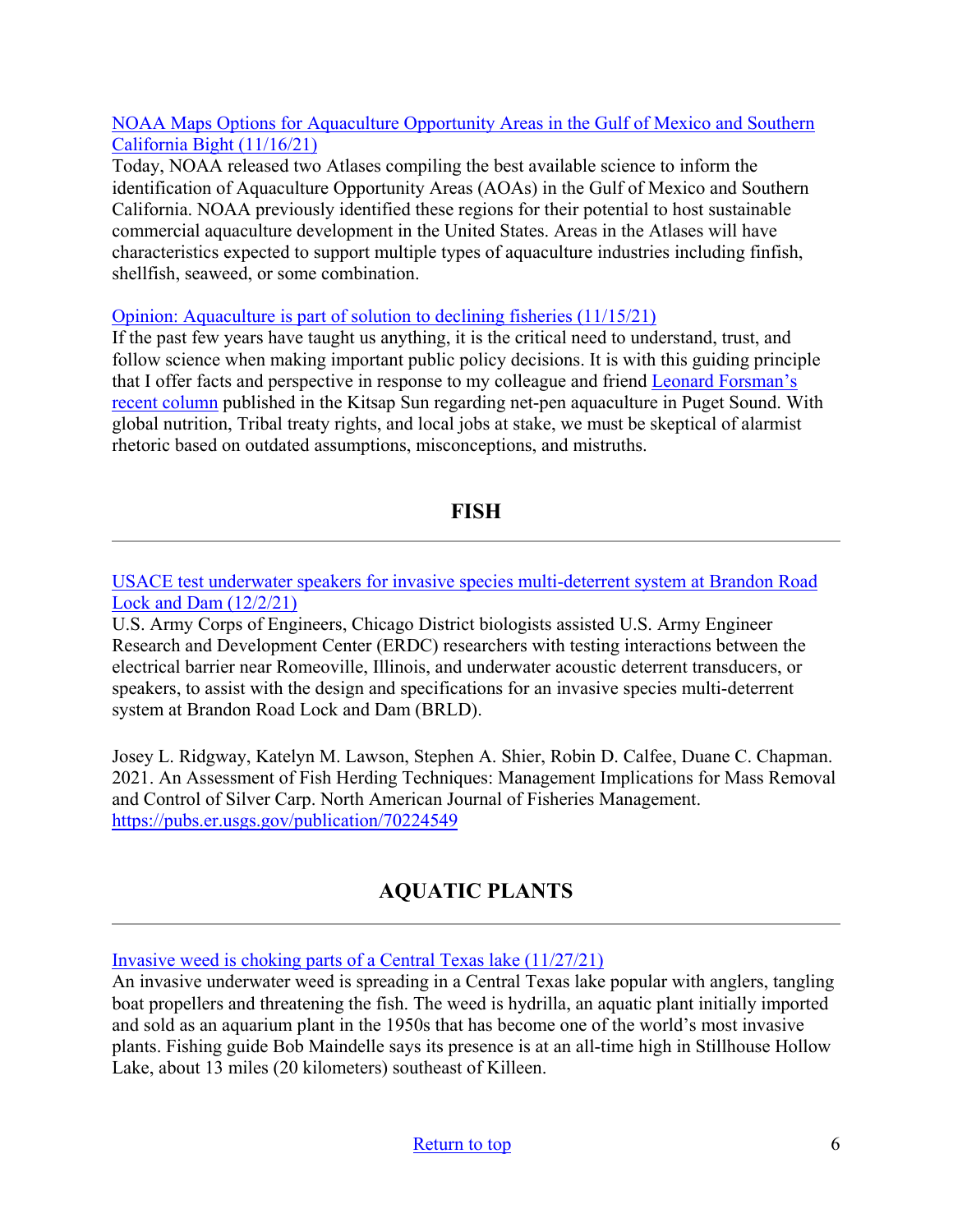#### [DNR To Attack Invasive Species In Iowa Great Lakes With Herbicide \(11/24/21\)](https://kiwaradio.com/local-news/dnr-to-attack-invasive-species-in-iowa-great-lakes-with-herbicide/)

The Iowa Department of Natural Resources will soon apply a herbicide on the north bay of East Lake Okoboji to try combat curly-leaf pondweed. The weed can get quite dense and impedes fishing, swimming, and boating. DNR fisheries biologist Mike Hawkins says a herbicide called Sonar has been around since 1986, but it's never been used in the Iowa Great Lakes before.

# **FRESHWATER**

<span id="page-6-0"></span>[\[Texas\] Armored catfish and other invasive species are wreaking havoc in the San Antonio River](https://cbsaustin.com/news/local/armored-catfish-and-other-invasive-species-are-wreaking-havoc-in-the-san-antonio-river)   $(11/16/21)$ 

"Armored catfish have been around for, I would say, a long period of time, it's hard to determine exactly when there's records from decades ago of them being in the river, they likely were introduced through aquarium dumping, a lot of people will call them algae eaters and their tanks at home." -Shaun Donovan, Environmental Science Department Manager at the San Antonio River Authority

# **CLIMATE CHANGE**

<span id="page-6-1"></span>[Invasive species are threatening Antarctica's fragile ecosystems as human activity grows and the](https://theconversation.com/invasive-species-are-threatening-antarcticas-fragile-ecosystems-as-human-activity-grows-and-the-world-warms-172058)  [world warms \(11/19/21\)](https://theconversation.com/invasive-species-are-threatening-antarcticas-fragile-ecosystems-as-human-activity-grows-and-the-world-warms-172058)

We mapped the last five years of planes and ships visiting the continent, illuminating for the first time the extent of travel across the hemispheres and the potential source locations for non-native species, as the map below shows. We found that, luckily, while some have breached Antarctica, they generally have yet to get a stranglehold, leaving the continent still relatively pristine. But Antarctica is getting busier, with new research stations, rebuilding and more tourism activities planned. Our challenge is to keep it pristine under this growing human activity and climate change threat.

# **OTHER**

<span id="page-6-2"></span>[ARS Scientists Discover a Promising Biological Control Agent for Tree-of-Heaven in France](https://content.govdelivery.com/accounts/USDAARS/bulletins/2feb358)  [\(12/1/21\)](https://content.govdelivery.com/accounts/USDAARS/bulletins/2feb358)

United States Department of Agriculture (USDA), Agricultural Research Service (ARS) scientists and collaborators confirmed the presence of a newly described Eriophyid mite, a potential biological control agent for the invasive tree-of-heaven, in France.

The study, published in Phytoparasitica, showed that this was the first record of the mite species in the country, and the species could be a solution for managing tree-of-heaven infestations in Europe and the United States.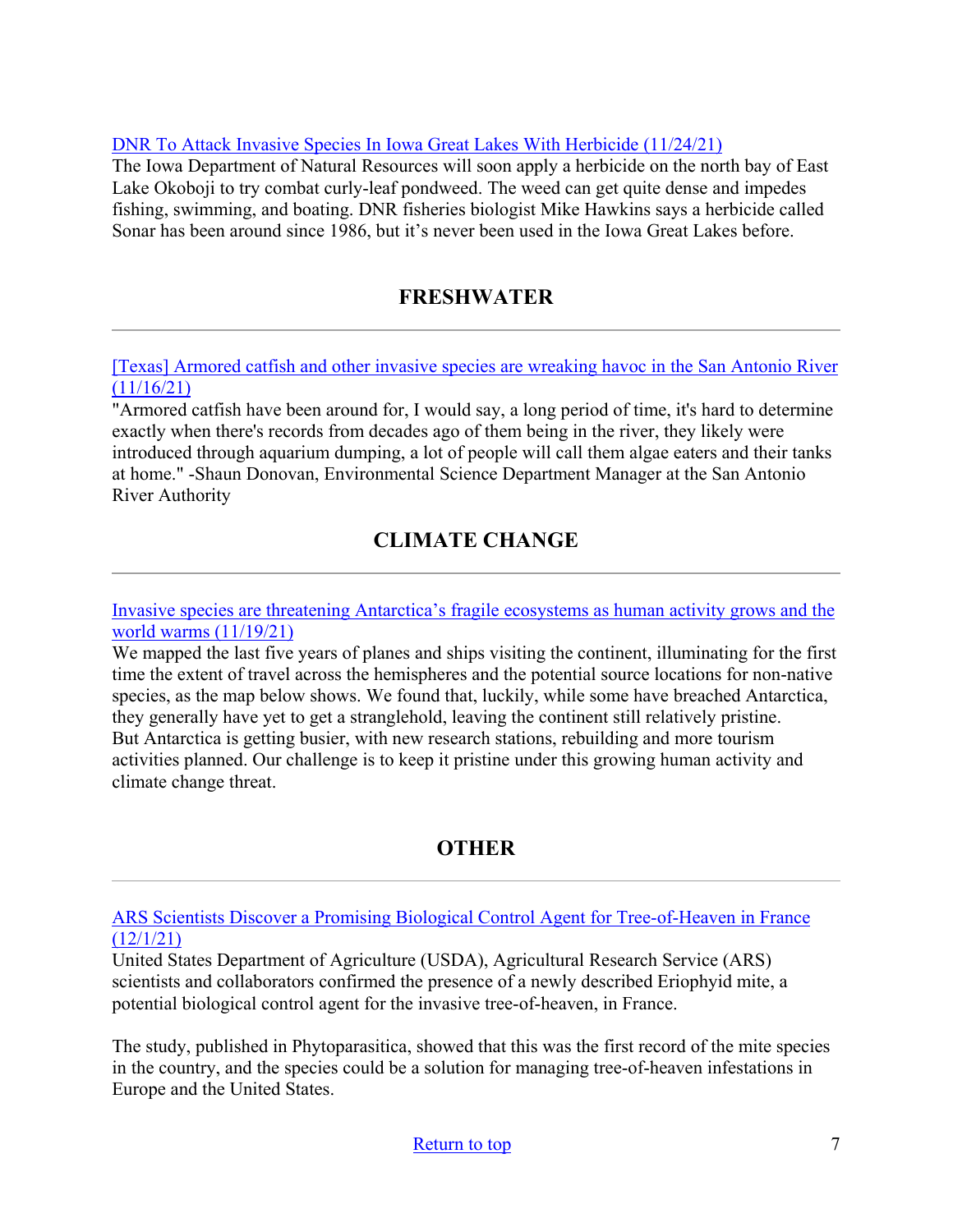[Climate change is forcing some animals to move. Don't call them "invasives." \(11/28/21\)](https://www.vox.com/down-to-earth/22796160/invasive-species-climate-change-range-shifting) Ecologists expect climate change to create mass alterations in the habitats of these "rangeshifting" or "climate-tracking" species, as they're sometimes called, which will reshuffle ecosystems in ways that are hard to predict. The migrations are critical to species' ability to survive hotter temperatures. The scientific community largely views this kind of habitat shift as a good thing, Wallingford and other ecologists told Vox. But the primary lens available to the general public and to policymakers is less forgiving. "Invasive species" is a concept so ingrained in American consciousness that it's taken on a life of its own, coloring the way we judge the health of ecosystems and neatly dividing life on Earth into native and invasive.

#### [Two agencies warn \[Australia's\] native species at 'sliding doors' moment \(11/24/21\)](https://www.themandarin.com.au/175924-two-agencies-warn-native-species-at-sliding-doors-moment/)

Australia faces a "sliding doors" moment as introduced predators wipe out native species, two government agencies warn. A new CSIRO and Centre for Invasive Species Solutions report flags a looming wave of new extinctions if Australia continues its "business as usual" approach, but says there's still hope if the right actions occur. CSIRO scientist Dr Andy Sheppard said the magnitude of the invasive species issue was unknown to most Australians but "urgent, decisive, coordinated" action was needed. Damage from invasive species in Australia each year is, meanwhile, costing at least \$25 billion, with the number likely to rise. More than eight in 10 nationally listed threatened species are endangered by invasive species, the report warns, and most of Australia's native wildlife are found nowhere else on Earth. "Prevention will be much cheaper and more effective than trying to control the spread of pests and weeds once they are established," Sheppard said.

#### [Offshore wind plans coming fast and furious \(11/18/21\)](https://www.nationalfisherman.com/national-international/offshore-wind-plans-coming-fast-and-furious/?utm_source=marketo&utm_medium=email&utm_campaign=newsletter&utm_content=newsletter&mkt_tok=NzU2LUZXSi0wNjEAAAGA2Aa2hajeCxE3LgtaX2f9yNTyvsMwi_3E4YhAU-Ya6YkaFQBElvIWL2mR2dvXsZgOPwyhB7H_tAYy2-aEZK8sla_yp3jgd_L6AGoJKvdsQfKE4g)

After a 20-year incubation, planning for offshore wind energy has exploded under the Biden administration and fishermen on the East and West coasts are facing a steady stream of challenges, said panelists at a Pacific Marine Expo panel Thursday. "We have been fighting offshore wind since 2003. On the East Coast we think there are about 16 wind leases that are starting to crop up," said Bonnie Brady, executive director of the Long Island Commercial Fishing Association.

#### [Traveler Special Report: Invasive Mammals And The National Parks \(11/15/21\)](https://www.nationalparkstraveler.org/2021/11/invasive-mammals-and-national-parks)

WHOOSH. It's a warm, sunny autumn day in Great Smoky Mountains National Park, and I'm standing on the side of the main park road. Leaves have just begun turning gold, amber, and red, so the park is crowded with leaf-peepers. A steady stream of cars zooms past. WHOOSH. I try to ignore the traffic and pay attention to what Ryan Williamson, a park wildlife biologist, is showing me: a section of grass along the roadside that's rutted and rooted up, like someone had gone off-roading with a miniature ATV. The culprit? Feral hogs. In this case, Williamson believes it was a single feral hog that did the damage in this section along the road, citing reports of a lone pig seen near that stretch in the days before. After a moment, Williamson leads me deeper into the trees to an even larger, muddier area of ground disturbance, this time with wallows of standing water visible. Here is undeniable evidence of the damage that feral hogs do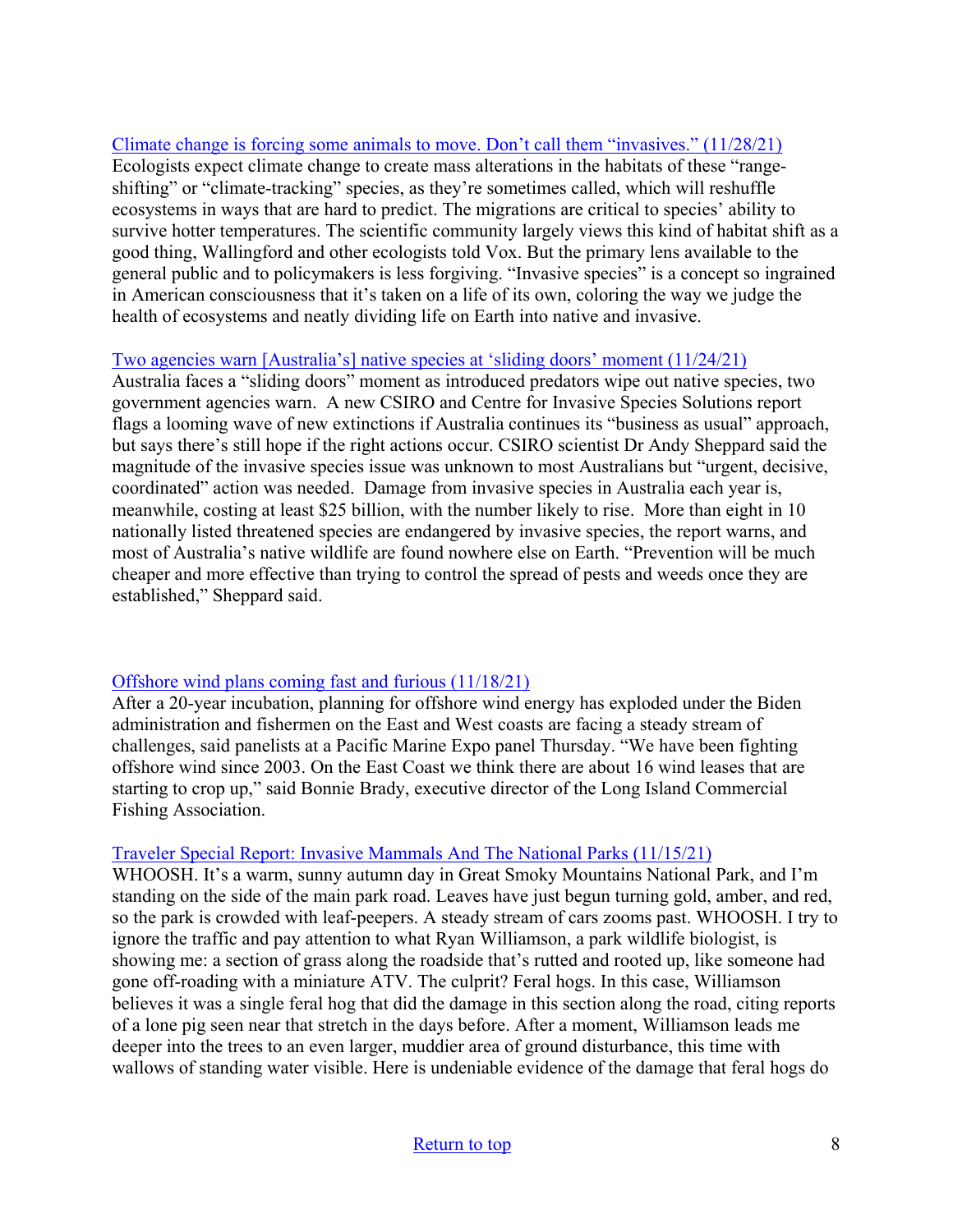to the park landscape—uprooting native vegetation, creating new wet areas, and competing with native park wildlife for food and shelter.

## [We know what invasive species can do on Earth—what about in space? \(11/18/21\)](https://arstechnica.com/science/2021/11/we-know-what-invasive-species-can-do-on-earth-what-about-in-space/)

The Beresheet crash landed on Earth's Moon in 2019. Part of the ill-fated Israeli lunar lander's payload was a bunch of tardigrades, or "water bears." These organisms are under a millimeter long and can survive extreme cold and radiation by expelling nearly all their moisture before entering a nearly death-like state. The Beresheet tardigrades may have survived the crash and could, potentially, be resurrected by being reintroduced to water.

The tardigrades—sometimes called moss piglets—are safely asleep and probably not running amok on the surface of the Moon. But, in general, scientists, governments, and space agencies around the world agree that bringing Earth's life to extraterrestrial locales, or vice versa, isn't great.

[Report: Anthony Ricciardi, Phillip Cassey, Stefan Leuko, Andrew P Woolnough, Planetary Biosecurity: Applying Invasion Science to Prevent Biological Contamination from Space Travel, BioScience, 2021;, biab115,<https://doi.org/10.1093/biosci/biab115>]

[Conservation Conversation: Opinion = Native or nah –](https://www.manoanow.org/kaleo/opinion/conservation-conversation-native-or-nah-hawai-i-s-introduced-and-invasive-species/article_541742c2-4836-11ec-a5a5-4b86760fbcbd.html) Hawaiʻi's introduced and invasive [species \(11/17/21\)](https://www.manoanow.org/kaleo/opinion/conservation-conversation-native-or-nah-hawai-i-s-introduced-and-invasive-species/article_541742c2-4836-11ec-a5a5-4b86760fbcbd.html)

Upon arriving to Hawai'i, it's pretty common to receive a plumeria lei. And many (myself included) expect to see niu, the bright green "Geico" geckos, and other tropical wildlife. This narrative of what Hawaiʻi and other tropical islands look like is common, and continually reinforced by TV, movies, and social media. But how many of the plants and animals we see are actually native to Hawaiʻi? And why does it matter if it's native or not?

# **OUTREACH AND EDUCATION**

## [\[British Columbia\] New Report On Species at Risk \(11/23/21\)](https://bcinvasives.ca/news/new-report-on-species-at-risk/)

As intercontinental trade and travel have become quicker and more frequent, so too have introductions and invasions by non-native species both globally and across Canada. Invasive species are the non-native plants, animals or micro-organisms found outside their natural distribution that negatively impact the environment, people (including human health) and the economy. They can spread quickly, compete for resources, prey upon native species, impact industry, dominate natural and managed areas and alter ecosystem structure and function. According to the International Union for Conservation of Nature (IUCN, 2000), invasive species are second only to habitat loss in reducing biodiversity and the second most common cause of species extinctions. British Columbia (BC) has hundreds of species of concern according to the Committee on the Status of Endangered Wildlife in Canada (COSEWIC) and listed under the federal Species at Risk Act (SARA).[\[FULL REPORT\]](https://bcinvasives.ca/wp-content/uploads/2021/11/A-Systematic-Assessment-of-Invasive-Species-Impacts-to-Species-at-Risk-in-BC-2021.pdf)

[You're Uninvited: Stopping the Spread of Invasive Species Promo](https://www.youtube.com/watch?v=ek9XkV0mpJw) NY State Department of Environmental Conservation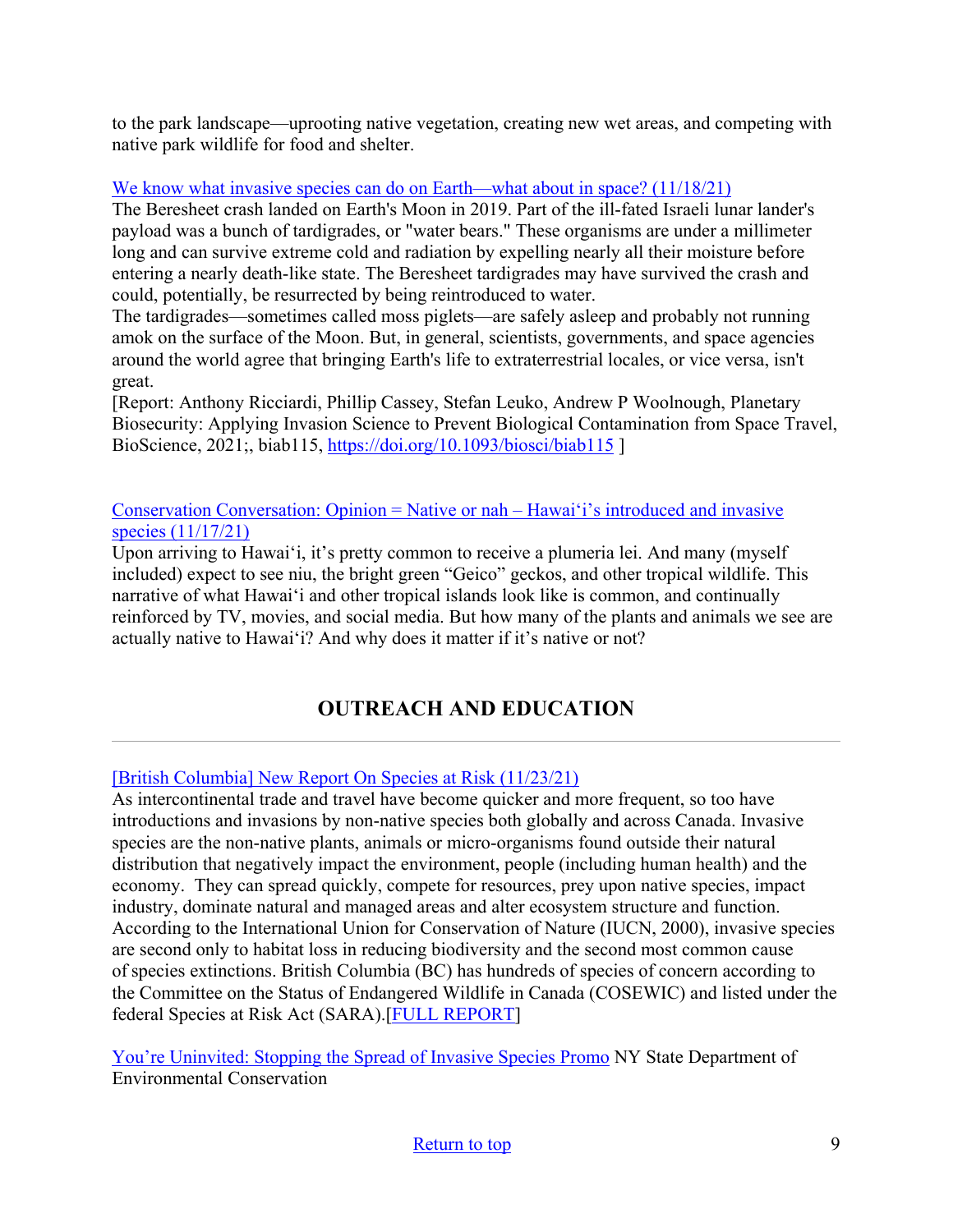#### <span id="page-9-0"></span>[Aquatic Invasive Species Member - American Conservation Experience](https://careers.wildlife.org/jobs/view/aquatic-invasive-species-member/59872176/?utm_term=2&utm_medium=email&utm_source=daily-alert&utm_campaign=job-alert-email-8764&utm_content=position-title)

Del Rio, Texas, United States Summary: American Conservation Experience, a nonprofit Conservation Corps, in partnership with the National Park Service, is seeking ONE Aquatic Invasive Species Member to contribute to an aquatic invasive species project alongside Amistad National Recreation Area staff. For more information about ACE, please visit: www.usaconservation.org. Start Date: January 3, 2022 (flexible for the right candidate) End Date: October 2, 2022 (or 39 weeks from start date) \*a minimum commitment of 39 weeks is required\*

**Oregon Metro:** ITB 3981 Toxicologist: Review and Update Metro's Approved Pesticide List and Revise Metro's Pesticide Use Request Form is posted. Please check the solicitation documents on Bid Locker. **Bids are due on December 9, 2021 at 2:00 pm.** Metro is seeking a toxicologist(s) for the purpose of updating Metro's approved pesticide list and revising Metro's pesticide use request process. Metro would prefer to contract with one toxicologist that could meet the needs of this project. However, due to the complexity of pesticides, Metro may need to contract with more than one toxicologist. This work could be awarded for a lump sum amount, or possibly time and material contracted work. Proposals are to be submitted electronically ONLY to<http://bidlocker.us/a/oregonmetro/BidLocker> It is free to register. Your submission must be uploaded prior to the Proposal Due Date and Time. We strongly recommend that you give yourself sufficient time and at least ONE (1) day before the Bid Due Date and Time to begin the uploading process and to finalize your submission. Metro accepts no responsibility for non-receipt and/or delays in receipt caused by transmission and reception problems, equipment failure, or any other similar cause. Contact Kim Paul (Kim.Paul@oregonmetro.gov ) or Rob Hamrick (Rob.Hamrick@oregonmetro.gov ) with questions!

Washington: Natural Resource Worker 2 - Aquatic Invasive Species Inspector - 3 Openings - Non-Perm - \*14183-21

[Three \(3\) Openings: Non-Permanent. Natural Resource Worker 2 - Aquatic Invasive Species](https://www.governmentjobs.com/careers/washington/jobs/3328482/natural-resource-worker-2-aquatic-invasive-species-inspector-3-openings-non)  [\(Ais\) Inspector](https://www.governmentjobs.com/careers/washington/jobs/3328482/natural-resource-worker-2-aquatic-invasive-species-inspector-3-openings-non)

Enforcement Program

Pasco, Washington – Franklin County - **Closes 12/30/2021 11:59 PM Pacific**

Anticipated Appointment Length: 11.5 Months

January 3, 2022 – December 15, 2022

Would you like to be one of the last lines of defense in protecting the Columbia River watershed from invasive plants and animals?

Our AIS Inspectors help protect our diverse agriculture, hydroelectric, recreation, habitat, and ecology that are unique to our region.

In this role, you will inspect boats and educate boaters as they enter the State of Washington. If this sounds like the perfect opportunity for you, apply today to become an AIS inspector.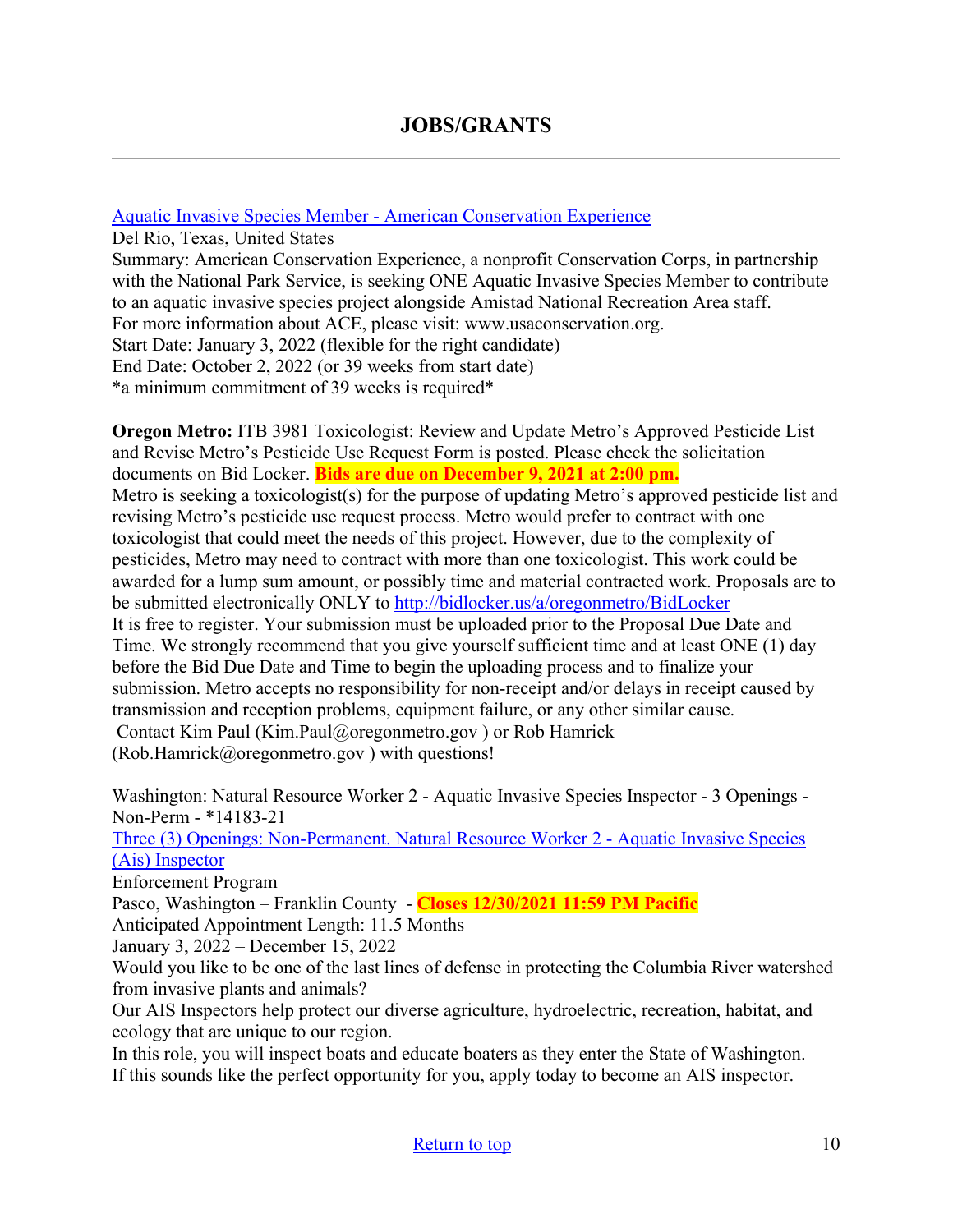## [Vertebrate Pest Management Advisor Applied Research and Extension](https://careers.wildlife.org/jobs/view/vertebrate-pest-management-advisor/59971851/?utm_medium=email&utm_source=getresponse&utm_content=This+Week%27s+eWildlifer+%26+TWS+Talks&utm_campaign=)

Location Headquarters: Napa County

Serving Napa, Lake, and Solano Counties, California

PURPOSE: The Vertebrate Pest Management Advisor will implement an innovative extension education and applied research program to address high priority needs and problems related to vertebrate pest impacts in annual and perennial crops.

The advisor will be anticipated to work as a generalist with the ability to bring solutions for the broad variety of vertebrate pests impacting crops and production systems.

The Advisor will complement the existing Pest Vertebrate CE Specialist and Wildlife and Human Conflicts Advisor in the ANR network. Accordingly, the advisor will work closely with UC ANR Wildlife and Pest Program Team, UC ANR IPM program, and specific annual and perennial crop work groups and program teams.

This is an exciting opportunity to develop and deliver relevant program content to have meaningful impacts in local communities and throughout California.

Opportunities abound for extension and research partnerships that link growers and their associations, Pest Control Advisers, and ANR horticulture, pomology, specialty crops, and viticulture academics to help overcome the lack of expertise in vertebrate pest management in agricultural production systems. The advisor will also join a team of highly motivated UCCE colleagues who are passionate about their work, and are dedicated to making a difference within the communities and throughout California. The potential for collaborative projects within the UC ANR system is nearly limitless.

HOW TO APPLY: If interested in this position, please review further details regarding major duties/responsibilities and qualifications at https://ucanr.edu/about/jobs/. To apply for this position, please visit: https://recruit.ucanr.edu/ and choose "applicants" (refer to position #21- 41). To assure full consideration, **application packets must be received by January 21, 2022; open until filled.**

[Now accepting applications: 2023 John A. Knauss Marine Policy Fellowship Program](https://caseagrant.ucsd.edu/fellowships/john-a-knauss-marine-policy-fellowship)

The Knauss Fellowship provides a unique educational experience to graduate students who have an interest in ocean, coastal, and Great Lakes resources and in the national policy decisions affecting those resources.

The program, which is sponsored by the NOAA's National Sea Grant College Program, matches highly qualified graduate students with hosts in the legislative and executive branches of government located in the Washington, D.C. area for a one-year paid fellowship. Past fellows have developed successful careers in a variety of sectors, including government, academia, consulting, private companies, and nonprofit.

#### GRANTS

[Request for Proposals: Priority Invasive Weed and Vegetation Management](https://conservationdistrict.org/2021/request-for-proposals-priority-invasive-weed-and-vegetation-management-2021.html)

The [Oregon] Clackamas Soil and Water Conservation District (CSWCD) is looking for qualified contractors to perform invasive weed control and restoration planting on multiple project sites within Clackamas County. Categories of work may include: Manual Site Preparation and Maintenance; Mechanical Site Preparation and Maintenance; Planting; Survey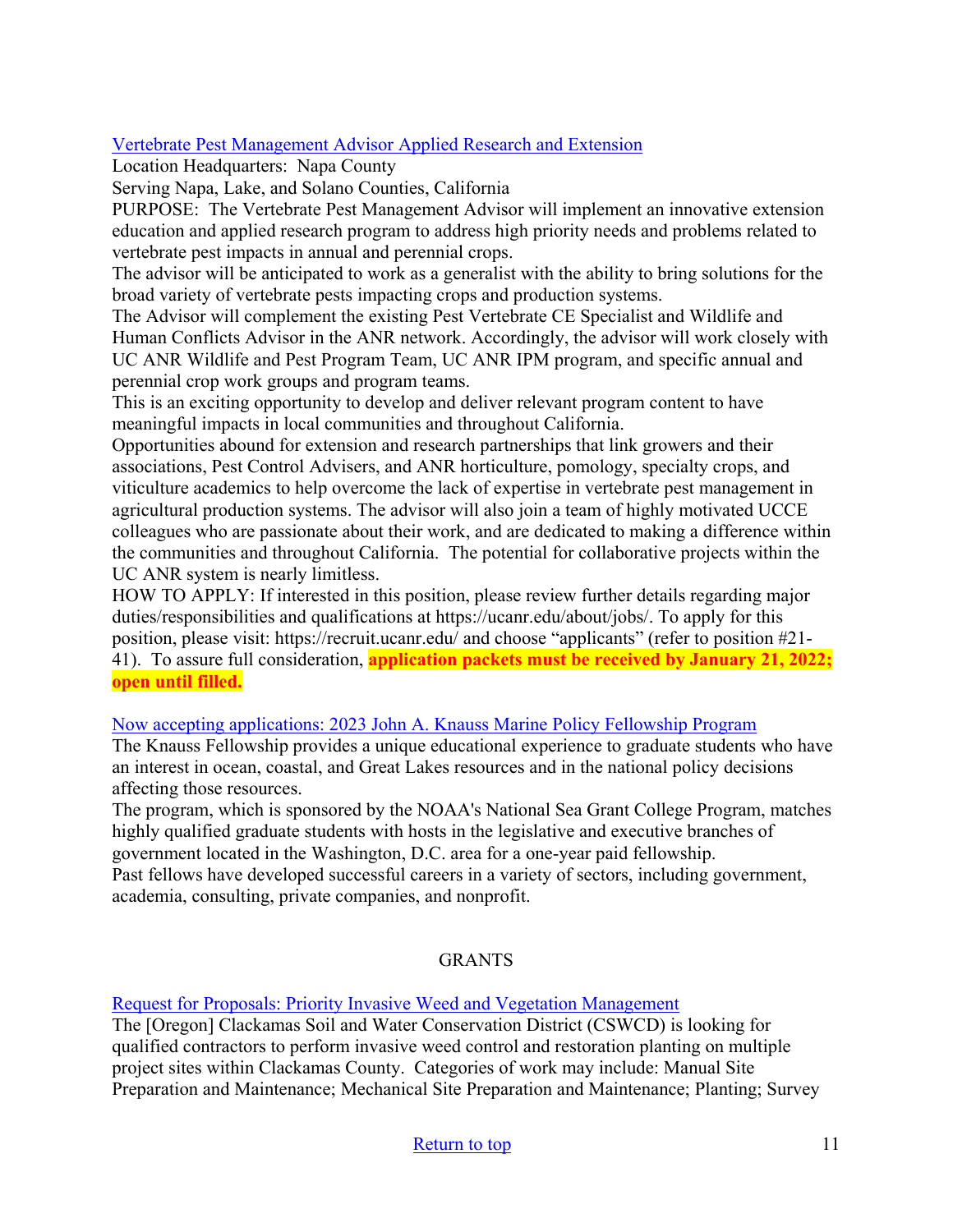and Monitoring; Aquatic Site Preparation, Maintenance, and Survey and Monitoring; Project Management.

All documents that support this announcement are posted on the Clackamas Soil and Water Conservation District website [\(https://conservationdistrict.org/2021/request-for-proposals](https://conservationdistrict.org/2021/request-for-proposals-priority-invasive-weed-and-vegetation-management-2021.html)[priority-invasive-weed-and-vegetation-management-2021.html](https://conservationdistrict.org/2021/request-for-proposals-priority-invasive-weed-and-vegetation-management-2021.html) These documents include: Request for Proposals

Appendix 1: Sample Contract (including insurance requirements)

o Exhibit 1: Scope of Work

Attachment A: Proposal Forms

Attachment B: Indemnity Agreement for Third Party Contractors

Proposals must be submitted to the Clackamas Soil and Water Conservation District by email to the following address and with the provided subject line.

To: procurement@conservationdistrict.org

Subject: RFP #2021-WW-01

Questions or comments should be submitted during business hours Monday through Friday 8:00am-4:30pm to:

Samuel Leininger, WeedWise Program Manager

Clackamas Soil & Water Conservation District

ATTN: RFP #2021-WW-01

22055 S Beavercreek Rd. Suite 1

Beavercreek, OR 97004

Email: [sleininger@conservationdistrict.org](mailto:sleininger@conservationdistrict.org) Phone: 503-210-6006

PROPOSALS ARE DUE NO LATER THAN 12:00 NOON, **MONDAY JANUARY 3, 2022.**

[Montana: Noxious Weed Trust Fund Grant Program is Now Accepting](https://agr.mt.gov/NoxiousWeedTrustFund) Applications – **Grant Applications Due January 6, 2022** 

The Montana Department of Agriculture (MDA) announces noxious weed grant funding is now available through the 2022 Noxious Trust Fund (NWTF) Grant Program.

Established by the 1985 Montana Legislature, the NWTF grants provide funding for noxious weed research projects, development projects, state and community education, and local cooperative - landowner cost share. Funding assistance is provided to counties, local communities, researchers, and educators to assist with their efforts to solve a variety of weed problems in Montana.

In 2021, over \$2 million was awarded to organizations in 54 counties and seven tribal nations across Montana.

Applicants may apply for funding up to \$75,000 per project through [WebGrants - Montana](https://agr.mt.gov/NoxiousWeedTrustFund)  [Grants and Loans.](https://agr.mt.gov/NoxiousWeedTrustFund) 

[NOAA-NOS-NCCOS-2022-2006972](https://www.grants.gov/web/grants/view-opportunity.html?oppId=334906) 

[Understanding multi-stressor impacts on marine ecosystems under climate change](https://www.grants.gov/web/grants/view-opportunity.html?oppId=334906) Department of Commerce

**Closing Date for Applications: Jan 18, 2022** 

The purpose of this document is to advise the public that NOAA/NOS/National Centers for Coastal Ocean Science (NCCOS)/Competitive Research Program (CRP) [formerly Center for Sponsored Coastal Ocean Research (CSCOR)/Coastal Ocean Program (COP)], the NOAA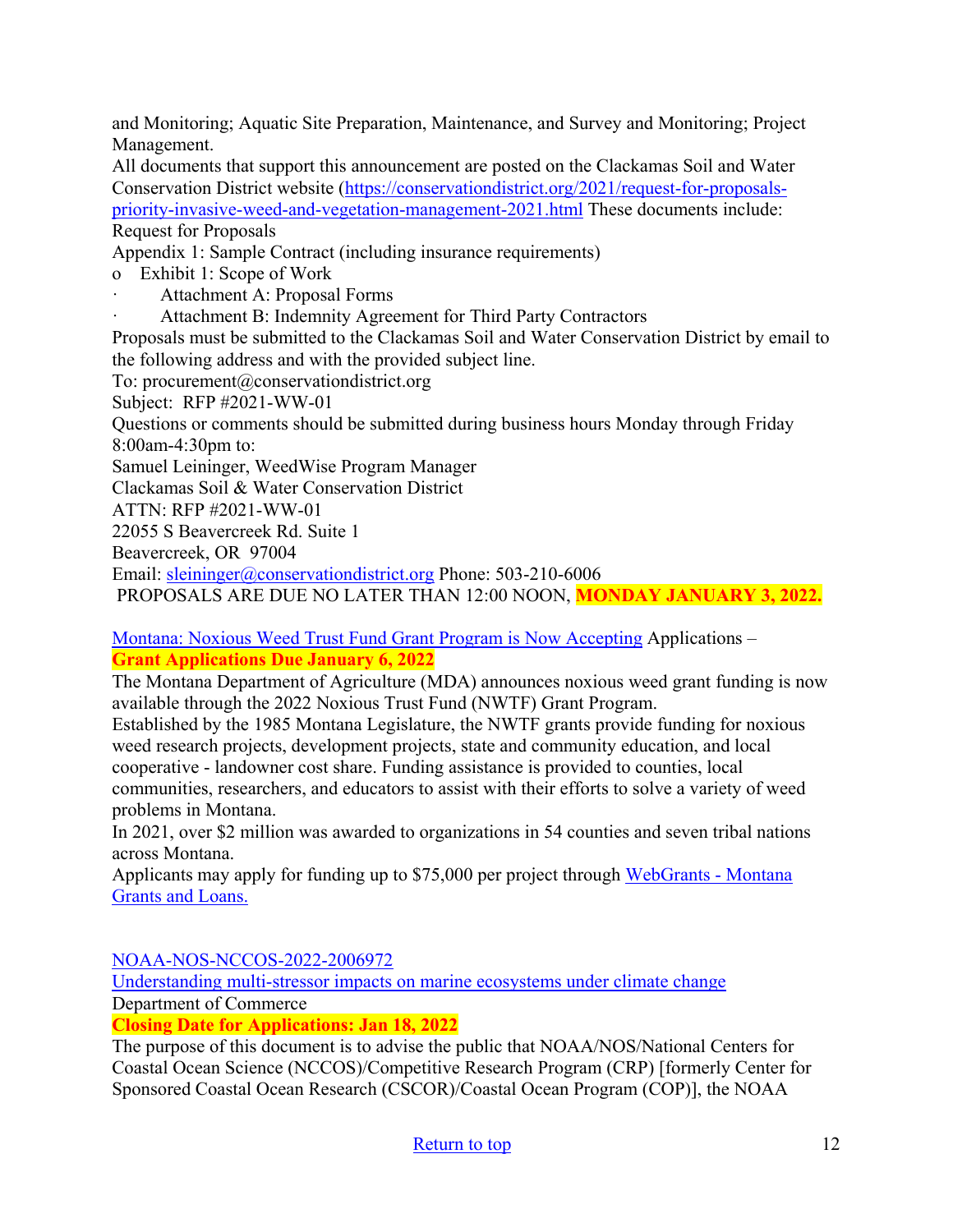Climate Program Office (CPO), and the NOAA Ocean Acidification Program (OAP), in partnership with the NOAA Office of National Marine Sanctuaries (ONMS) and the NOAA Integrated Ocean Observing System (IOOS), are soliciting proposals to understand the combined impacts of multiple stressors on the function and health of marine ecosystems within the context of climate change. This information will be used to improve place-based management of marine protected areas and enable the proactive protection of these critical ecosystems under future climate scenarios. Climate change is exacerbating existing environmental stressors (e.g., hypoxia, harmful algal blooms, and ocean acidification) through changes to the fundamental drivers of ecosystems (e.g., temperature, precipitation, seasonal cycles, and biogeochemistry).

#### [NMFS-Sea Grant Fellowship Call for Applications](https://caseagrant.ucsd.edu/fellowships/2022-nmfs-sea-grant-fellowship-in-population-and-ecosystem-dynamics-and-marine-resource)

The National Sea Grant College Program and the National Marine Fisheries Service (NMFS) support a Ph.D. graduate fellowship in two specific areas:

- Population and ecosystem dynamics
- Marine resource economics

The fellowships offered within this program are aimed at training the next generation of specialized experts in fisheries management.

Important Information:

Deadline: **Applications are due to California Sea Grant by January 27, 2022, 5 p.m. PST** Funding Availability: \$54,166 per year for up to three years Anticipated start date: August 1, 2022, with projects to be completed by July 31, 2025

#### [NOAA-NOS-NCCOS-2022-2007023](https://www.grants.gov/web/grants/view-opportunity.html?oppId=335726)

[Harmful Algal Bloom Control Technologies Incubator](https://www.grants.gov/web/grants/view-opportunity.html?oppId=335726)

Department of Commerce

The purpose of this document is to advise the public that NOAA/NOS/National Centers for Coastal Ocean Science (NCCOS)/Competitive Research Program (CRP) [formerly Center for Sponsored Coastal Ocean Research (CSCOR)/Coastal Ocean Program (COP)] is soliciting proposals from the Cooperative Ecosystems Studies Units (CESU) to implement a 5-year Harmful Algal Bloom (HAB) Control Technologies Incubator (HCTI) under the auspices of the NCCOS/CRP Prevention, Control and Mitigation of HAB Program (PCMHAB). This funding opportunity will provide support for one award to develop and administer a national program that accelerates the development and application of HAB control approaches. To accomplish this, the main objective of the HCTI will be to fund extramural proof of concept, innovative HAB control technology projects to assess their feasibility. Promising technologies will then be encouraged to apply to relevant future PCMHAB competitive funding announcements independent from the HCTI. In addition, the other objective of the HCTI will be to provide guidance to end users and stakeholders on navigating the relevant licensing and permitting processes (e.g., National Environmental Protection Act and Federal Insecticide, Fungicide, and Rodenticide Act requirements) relevant to the applicability of proven control methods during responses to ongoing HAB events. The proposals must address how the HCTI will accomplish these two objectives. This funding opportunity is intended to support the administration of the HCTI and is not intended to directly support individual research projects or short term activities on specific local coastal HAB issues. Funding is contingent upon the availability of Fiscal Year 2022 Federal appropriations. If funds become available for this program, one project for a HCTI will be funded for approximately \$1.5M/year for 5 years, not to exceed \$7.5M over that period. If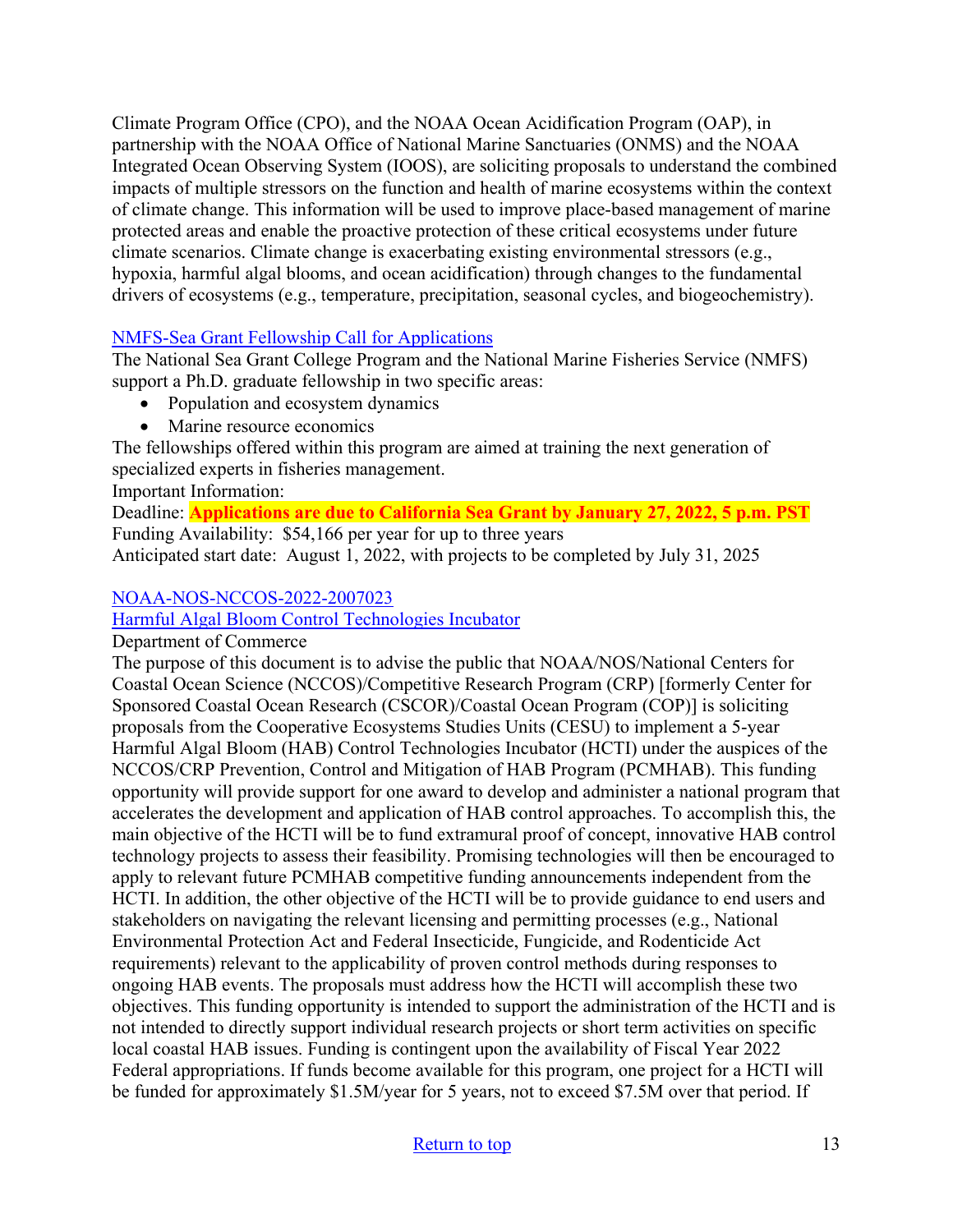successful, the selected project may receive an additional \$7.5M for a second and final 5 year period of performance. It is anticipated that projects funded under this announcement will have a September 1, 2022 start date. **Current Closing Date for Applications: Jan 27, 2022**

#### [National Fish and Wildlife Foundation Emergency Coastal Resilience Fund 2021 Request for](https://www.google.com/url?q=https://lnks.gd/l/eyJhbGciOiJIUzI1NiJ9.eyJidWxsZXRpbl9saW5rX2lkIjoxMDEsInVyaSI6ImJwMjpjbGljayIsImJ1bGxldGluX2lkIjoiMjAyMTEyMDIuNDk2NDEwNjEiLCJ1cmwiOiJodHRwczovL3d3dy5uZndmLm9yZy9jb2FzdGFscmVzaWxpZW5jZS9lbWVyZ2VuY3kvUGFnZXMvaG9tZS5hc3B4P3V0bV9tZWRpdW09ZW1haWwmdXRtX3NvdXJjZT1nb3ZkZWxpdmVyeSJ9.Ooh_DqGNJHSaRhURSbRM2TjOI7V-NfWpTfeNYm-WOy8/s/725557401/br/122097868443-l&source=gmail&ust=1638577950803000&usg=AOvVaw3u5_6c16DJQSkVnUkW7_Ql)  [Proposals \(RFP\) Released](https://www.google.com/url?q=https://lnks.gd/l/eyJhbGciOiJIUzI1NiJ9.eyJidWxsZXRpbl9saW5rX2lkIjoxMDEsInVyaSI6ImJwMjpjbGljayIsImJ1bGxldGluX2lkIjoiMjAyMTEyMDIuNDk2NDEwNjEiLCJ1cmwiOiJodHRwczovL3d3dy5uZndmLm9yZy9jb2FzdGFscmVzaWxpZW5jZS9lbWVyZ2VuY3kvUGFnZXMvaG9tZS5hc3B4P3V0bV9tZWRpdW09ZW1haWwmdXRtX3NvdXJjZT1nb3ZkZWxpdmVyeSJ9.Ooh_DqGNJHSaRhURSbRM2TjOI7V-NfWpTfeNYm-WOy8/s/725557401/br/122097868443-l&source=gmail&ust=1638577950803000&usg=AOvVaw3u5_6c16DJQSkVnUkW7_Ql)

NFWF's funding comes directly from the Extending Government Funding and Delivering Emergency Assistance Act, (PL 117-43) to support projects that increase the resilience of wildlife habitat and coastal communities impacted by hurricanes and wildfires in 2020 and 2021. Under the same authorities as NFWF's National Coastal Resilience Fund, NFWF will award approximately \$24 million in grants through this RFP for practices that help restore wetlands, build living shorelines, improve hydrologic flow, reduce hazardous fuels, and generally enhance natural systems. The Request for Proposals is officially launched November 17, 2021 and **will close on February 3, 2022,** when the Full Proposals are due. Due to the emergency nature of these funds, a non-federal match is not required. The RFP can be found here: <https://www.nfwf.org/coastalresilience/emergency/Pages/home.aspx>

<span id="page-13-0"></span>You can find additional application instructions on the webpage in the "Tip Sheet."

## **FEDERAL/STATE/PROVINCIAL LEGISLATION, RULES, ACTIONS**

#### **Advocacy:**

[Wildlife Forever and Yamaha Rightwaters™ Develop Alliance Against Invasive Species](https://www.bassresource.com/bass_fishing_123/invasive-species-102021.html) Wildlife Forever has announced a Memorandum of Understanding (MOU) with Yamaha Rightwaters<sup>™</sup> to stop the spread of aquatic invasive species. The Clean Drain Dry Initiative strategic partnership will focus on implementing prevention marketing materials to enhance awareness and expand education throughout the fishing industry. "I am honored to be partnering with Yamaha Rightwaters™. As leaders in the marine industry, their partnership is a commitment to ensuring the future of our fisheries." said Pat Conzemius, President and CEO of Wildlife Forever. Through applied communications, Yamaha Rightwaters<sup>™</sup> will adopt Clean Drain Dry marketing materials to increase awareness and expand the capacity for public adoption of AIS best management practices. By engaging professional anglers as ambassadors of conservation, Yamaha customers and pro anglers will help guide the future of invasive species prevention.

## **State/Province**

## **Judicial**

#### **Executive**

[Return to top](#page-0-0) 14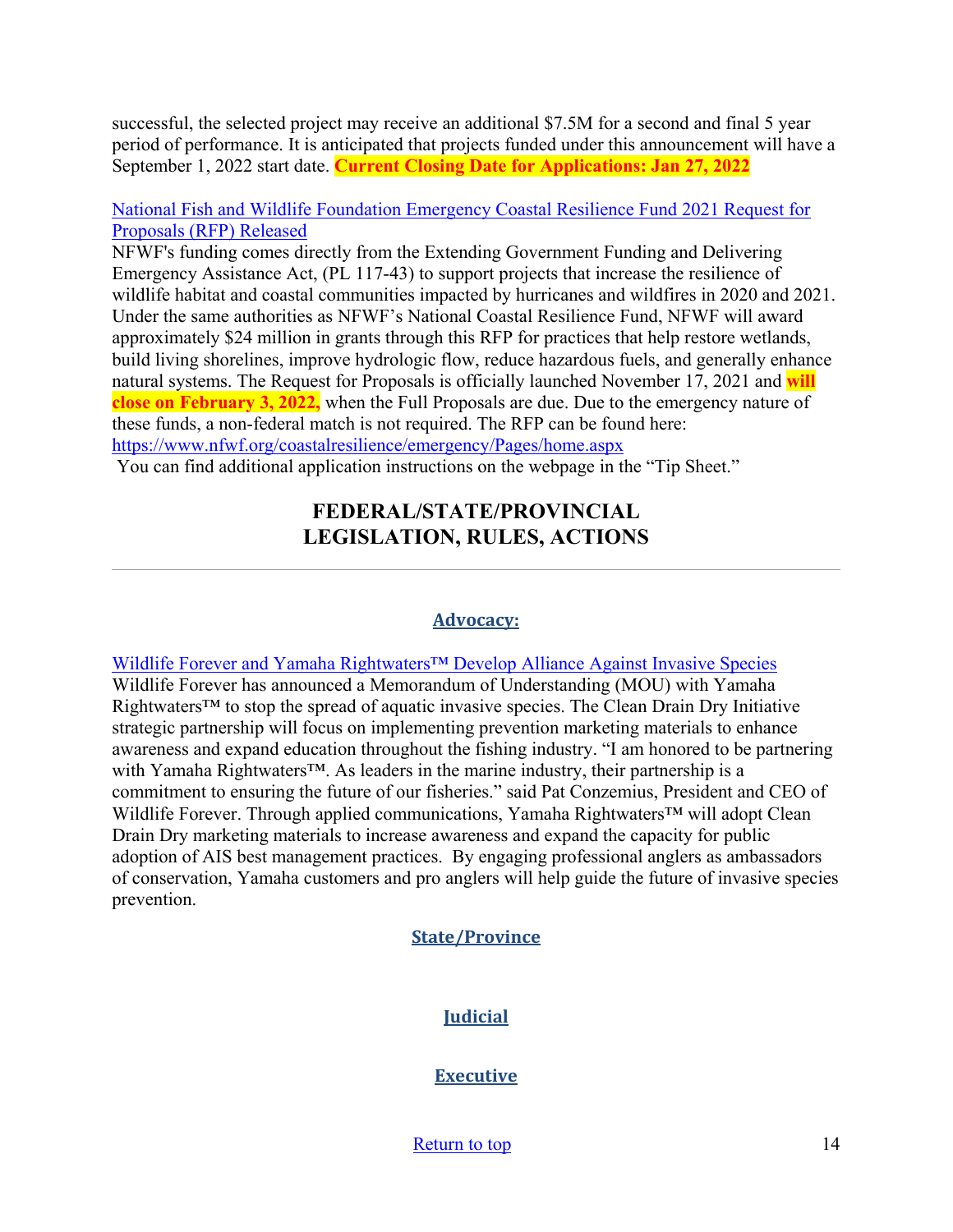## **Congressional**

#### [Manchin, Barrasso Introduce Bipartisan Outdoor Recreation Bill, Includes AIS Provisions](https://www.manchin.senate.gov/newsroom/press-releases/manchin-barrasso-introduce-bipartisan-outdoor-recreation-bill)  [\(11/22/20\)](https://www.manchin.senate.gov/newsroom/press-releases/manchin-barrasso-introduce-bipartisan-outdoor-recreation-bill)

Washington, DC – U.S. Senators Joe Manchin (D-WV), Chairman of the Senate Energy and Natural Resources Committee, and John Barrasso (R-WY), Ranking Member of the Committee, introduced the *Outdoor Recreation Act* [\[S.3266\]](https://www.congress.gov/bill/117th-congress/senate-bill/3266) This bipartisan legislation would increase and improve outdoor recreation opportunities across the nation while improving infrastructure and driving economic growth in rural communities.

"Amid a turbulent time in our history, outdoor recreation has provided millions of Americans with the physical and mental recharging they needed. From combating aquatic invasive species to ensuring recreation management is a top priority of the federal government, this measure will bolster outdoor recreation opportunities well into the future and I encourage all members of Congress to support this bill," said Frank Hugelmeyer, President, National Marine Manufacturers Association.

The AIS Section of the bill is as follows:

SEC. 202. FEDERAL LAND AND AQUATIC RESOURCE ACTIVITIES ASSISTANCE. a) Definitions.—In this section:

(1) AQUATIC NUISANCE SPECIES TASK FORCE.—The term "Aquatic Nuisance Species Task Force" means the Aquatic Nuisance Species Task Force established by section 1201(a) of the Nonindigenous Aquatic Nuisance Prevention and Control Act of 1990 (16 U.S.C. 4721(a)).

(2) FEDERAL LAND AND WATER.—The term "Federal land and water" means Federal land and water operated and maintained by the Bureau of Land Management or the National Park Service, as applicable.

(3) INSPECTION.—The term "inspection" means an inspection to prevent and respond to biological invasions of an aquatic ecosystem.

(4) PARTNER.—The term "partner" means—(A) a Reclamation State;(B) an Indian Tribe in a Reclamation State;(C) an applicable nonprofit organization in a Reclamation State; or (D) a unit of local government in a Reclamation State.

(5) RECLAMATION STATE.—(A) IN GENERAL.—The term "Reclamation State" means any State in which a Bureau of Reclamation reservoir is located. (B) INCLUSIONS.—The term "Reclamation State" includes any of the States of—

(i) Alaska;(ii) Arizona;(iii) California;(iv) Colorado;(v) Idaho;(vi) Kansas;(vii) Montana;(viii) Nebraska;(ix) Nevada;(x) New Mexico;(xi)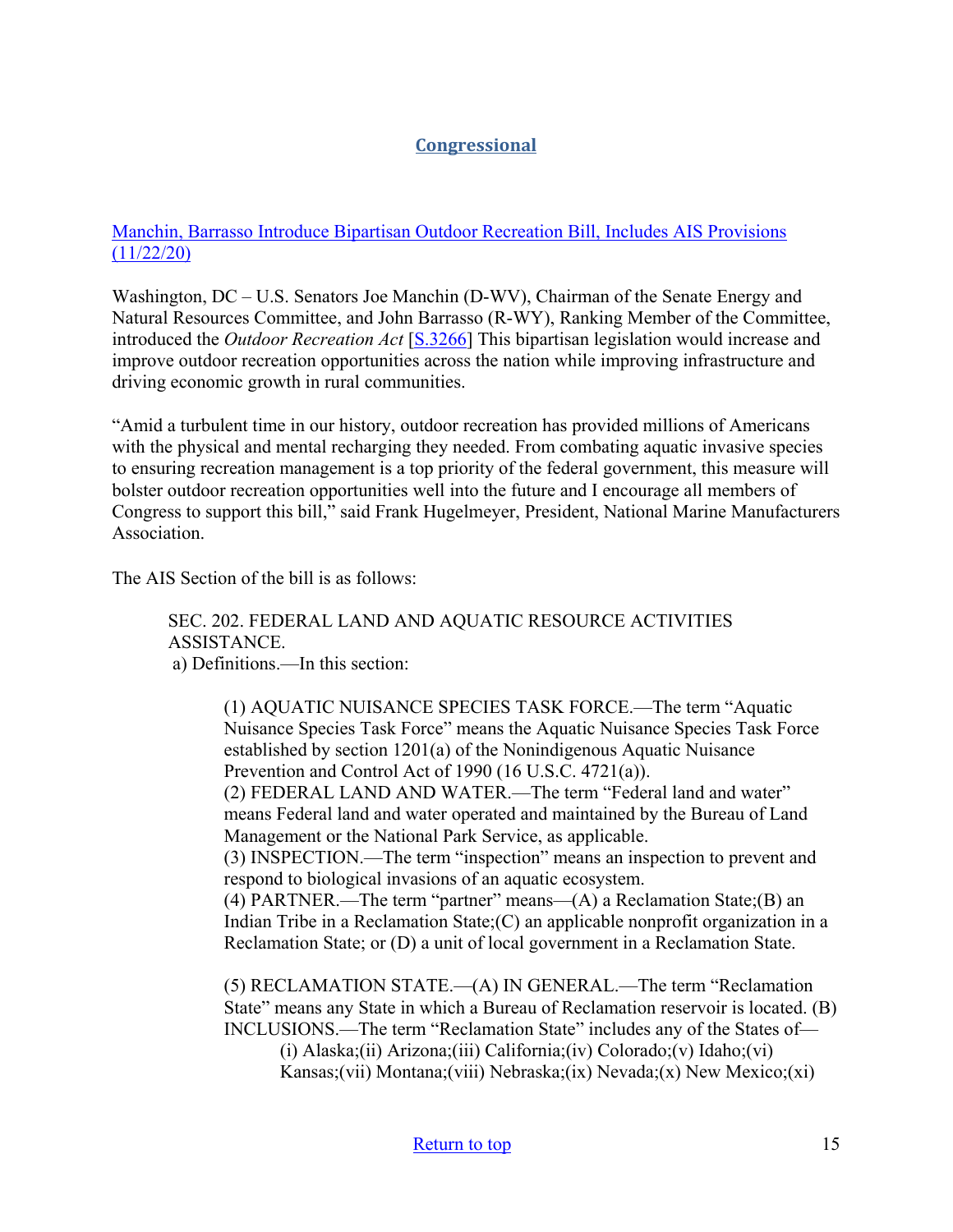North Dakota;(xii) Oklahoma;(xiii) Oregon;(xiv) South Dakota;(xv) Texas;(xvi) Utah;(xvii) Washington; and (xviii) Wyoming.

(b) Authority of Bureau of Land Management and National Park Service with respect to certain aquatic resource activities on Federal land and water.—

(1) IN GENERAL.—The Secretary may inspect and decontaminate watercraft entering and leaving Federal land and water located within a river basin that contains a Bureau of Reclamation water project.

(2) REQUIREMENTS.—The Secretary, acting through the Director of the Bureau of Land Management and the Director of the National Park Service, shall—

(A) in carrying out an inspection under paragraph (1), coordinate with 1 or more partners;(B) consult with the Aquatic Nuisance Species Task Force to identify potential improvements in the detection and management of invasive species on Federal land and water; and(C) to the maximum extent practicable, inspect watercraft in a manner that minimizes disruptions to public access for boating and recreation in noncontaminated watercraft.

(3) PARTNERSHIPS.—The Secretary, acting through the Director of the Bureau of Land Management and the Director of the National Park Service, may enter into a partnership to provide technical assistance to a partner— $(A)$  to carry out an inspection or decontamination of watercraft; or(B) to establish an inspection and decontamination station for watercraft.

(c) Grant program for reclamation states for watercraft inspection and decontamination stations.—

(1) WATERCRAFT INSPECTION IN RECLAMATION STATES.—Subject to the availability of appropriations, the Secretary, acting through the Commissioner of Reclamation, shall establish a competitive grant program to provide grants to partners to conduct inspections and decontamination of watercraft in reservoirs operated and maintained by the Secretary, including to purchase, establish, operate, or maintain a watercraft inspection and decontamination station. (2) COST SHARE.—The Federal share of the cost of a grant under paragraph (1), including personnel costs, shall not exceed 75 percent. (3) STANDARDS.—Before awarding a grant under paragraph (1), the Secretary shall determine that the project is technically and financially feasible. (4) COORDINATION.—In carrying out this subsection, the Secretary shall coordinate with—

(A) each of the Reclamation States;(B) affected Indian Tribes; and

(C) the Aquatic Nuisance Species Task Force.

**Now What:** Both Section 202 of the *Outdoor Recreation Act* [\[S.3266\]](https://www.congress.gov/bill/117th-congress/senate-bill/3266) and *Stop the Spread of Invasive Mussels Act* [\(H.R.5692\)](https://www.congress.gov/bill/117th-congress/house-bill/5692?q=%7B%22search%22%3A%5B%22H.R.5692%22%2C%22H.R.5692%22%5D%7D&s=2&r=1) set up cost share (75 % federal/25% non-federal) watercraft inspection and decontamination station grant programs in western states in reservoirs operated

#### [Return to top](#page-0-0) 16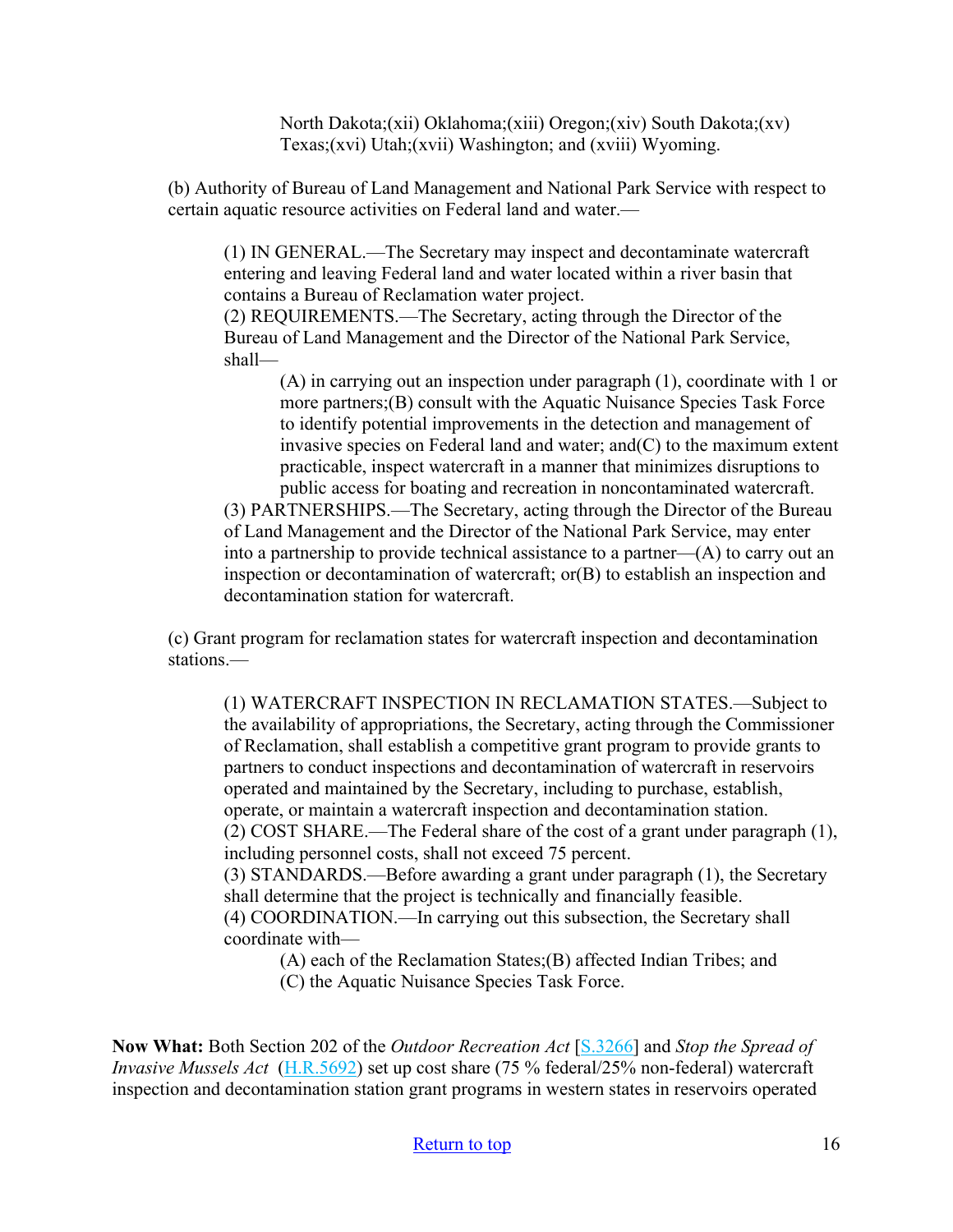and maintained by the Bureau of Reclamation. Both bills also provide the authority for the National Park Service and Bureau of Land Management to perform watercraft inspections and decontaminations entering and exiting their properties. Unfortunately, neither bill requires mandatory inspection and decontamination of watercraft leaving/entering Federal land and water.

#### [Rubio, Scott Urge NOAA to Select Waters Near Florida for Aquaculture Opportunity Area](https://www.rubio.senate.gov/public/index.cfm/press-releases?id=ABB4EFC1-A71C-41F1-BD51-B1E18D09447A)   $(11/16/21)$

U.S. Senators Marco Rubio (R-FL) and Rick Scott (R-FL) released the following statements after the U.S. Department of Commerce's National Oceanic and Atmospheric Administration (NOAA) announced its Aquaculture Opportunity Area Atlas for the Gulf of Mexico, which identifies nine options for the designation of the first aquaculture opportunity area in the Gulf of Mexico, including three locations in waters near Florida.

#### [Dingell, LaHood, Tonko, Joyce Introduce Bipartisan Bill to Support Fish and Wildlife](https://debbiedingell.house.gov/news/documentsingle.aspx?DocumentID=3285)  [Restoration in the Great Lakes \(11/16/21\)](https://debbiedingell.house.gov/news/documentsingle.aspx?DocumentID=3285)

As someone who grew up on the St. Clair River and with many  $12<sup>th</sup>$  District residents located along the Detroit River, protecting the Great Lakes and its diverse species is personal to me and to so many who call Michigan home," said Dingell. "The Great Lakes are a way of life – providing fresh water, fish and wildlife habitat, and countless opportunities for recreation, while supporting our state's economy and hundreds of thousands of jobs. We've seen what happens when we all work together to protect our Great Lakes, and I am proud to introduce this bipartisan legislation to conserve fish and wildlife, combat the threat of invasive species, and protect the Great Lakes for generations to come."

"The Great Lakes Fish and Wildlife Restoration Act is a premier conservation program in the Great Lakes region," said Robert Lambe, Executive Secretary of the Great Lakes Fishery Commission. "The program has a long track record of restoring and sustaining valuable species, protecting critical habitat, and addressing illegal activities that harm our natural resources. The Commission strongly supports the reauthorization of this effective, proven legislation and commends Congresswoman Dingell for her leadership on all things related to the Great Lakes."

#### [Booker Announces Legislation Aimed at Banning Pesticides from our Agriculture System](https://www.booker.senate.gov/news/press/booker-announces-legislation-aimed-at-banning-dangerous-pesticides-from-our-agriculture-system)  [\(11/23/21\)](https://www.booker.senate.gov/news/press/booker-announces-legislation-aimed-at-banning-dangerous-pesticides-from-our-agriculture-system)

U.S. Senator Cory Booker (D-NJ) announced the *Protect America's Children from Toxic Pesticides Act of 2021 (PACTPA*) that would remove dangerous pesticides within our farm system. Specifically, this legislation would update the Federal Insecticide, Fungicide and Rodenticide Act of 1972 (FIFRA) by banning the most damaging pesticides that have been scientifically proven to harm the safety of people and our environment.

## **APPROPRIATIONS**

#### [Congress averts shutdown after vaccine mandate fight \(12/2/21\)](https://thehill.com/homenews/senate/584160-congress-averts-shutdown-after-vaccine-mandate-fight)

The Senate on Thursday night passed a short-term funding bill to avert a government shutdown after a dayslong fight over President Biden's vaccine mandate threw the legislation into limbo. Senators voted 69-28 to pass a stopgap bill to fund the government through Feb. 18. The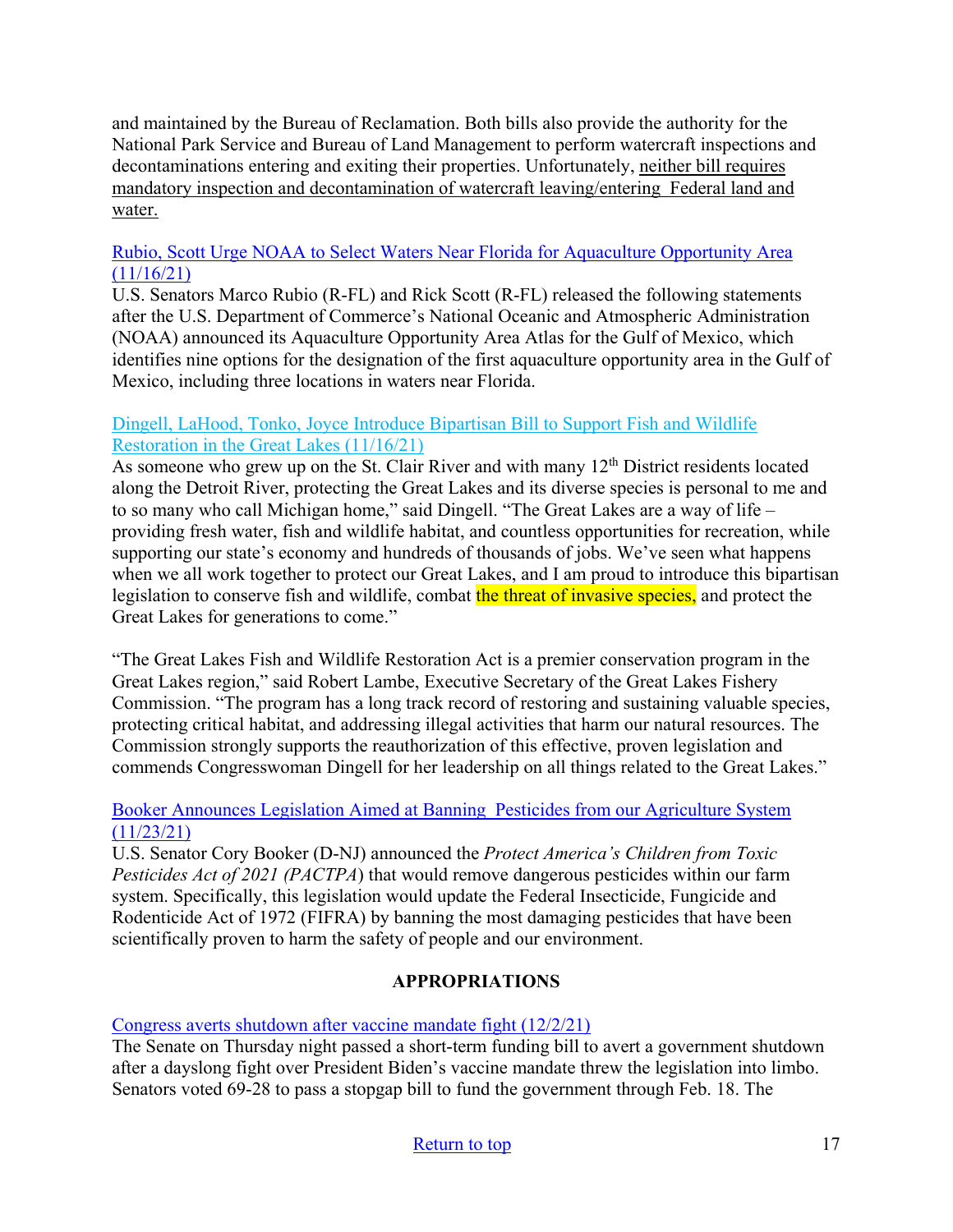legislation, which passed the House earlier in the evening, now goes to Biden's desk where he has until the end of Friday to sign it.

**An AIS federal legislative table is posted on the web on the** [www.westernais.org](http://www.westernais.org/) **website. Go to<https://www.westernais.org/federal-provincial-regulations> and see** *AIS Legislative Tracker*

## <span id="page-17-0"></span>**TRAININGS, WEBINARS, CONFERENCES AND MEETINGS**

## **Archived Materials**

[American Shad in the Columbia River: Past, Present, Future](https://nwcouncil.app.box.com/s/r7smxuwo9fgsat6v05kb8ir9snujblm3) – Presentation to the Northwest Power and Conservation Council 11/17/21

**Events: Webinars, Trainings, Conferences and Meetings**

## **Watercraft Inspection Training**

Level 1 Virtual Training - January 25–26, 2022 (2 days) 8am-noon PST; [FULL] Level 1 Virtual Training - February 22-23, 2022 (2 days) 8am-noon PST; [\[Register Here\]](https://us02web.zoom.us/meeting/register/tZYrfuCsqD4qHNE2BOiqfC0RIGgYVmJwGHlD) Level 1 Virtual Training - March 22-23, 2022 (2 days) 8am-noon PST; [\[Register Here\]](https://us02web.zoom.us/meeting/register/tZcpcO-hpz8jGNJ6Weax-__pDobzlIzmahMU) -

Level 2 Virtual Training - January 25–27, 2022 (3 days) 8am-noon PST; [FULL] Level 2 Virtual Training - February 22-24, 2022 (3 days) 8am-noon PST; [\[Register Here\]](https://us02web.zoom.us/meeting/register/tZYrfuCsqD4qHNE2BOiqfC0RIGgYVmJwGHlD) Level 2 Virtual Training - March 22-24, 2022 (3 days) 8am-noon PST; [\[Register Here\]](https://us02web.zoom.us/meeting/register/tZcpcO-hpz8jGNJ6Weax-__pDobzlIzmahMU)

- Level 3 Virtual Training - January 11-13, 2022 (3 days) 9am - 5pm PST; [FULL] Level 3 Virtual Training - February 8-10, 2022 (3 days) 8 am to 4 pm PST; [\[Almost Full, Register Here\]](https://us02web.zoom.us/meeting/register/tZYqd-6oqzwiEtW6Wi8APl6yvFnI3kX8wASM)

Level 3 Virtual Training - March 8-10, 2022 (3 days) 8 am to 4 pm PST; [\[Register Here\]](https://us02web.zoom.us/meeting/register/tZIqcOCspjgoGNZwELYrMT8J9RJzGDf94Aza)

For more information go to<https://www.westernais.org/> (under the "Training" tab) or contact Quagga D  $\omega$  (702)236-3814 or quaggadee $\omega$ cox.net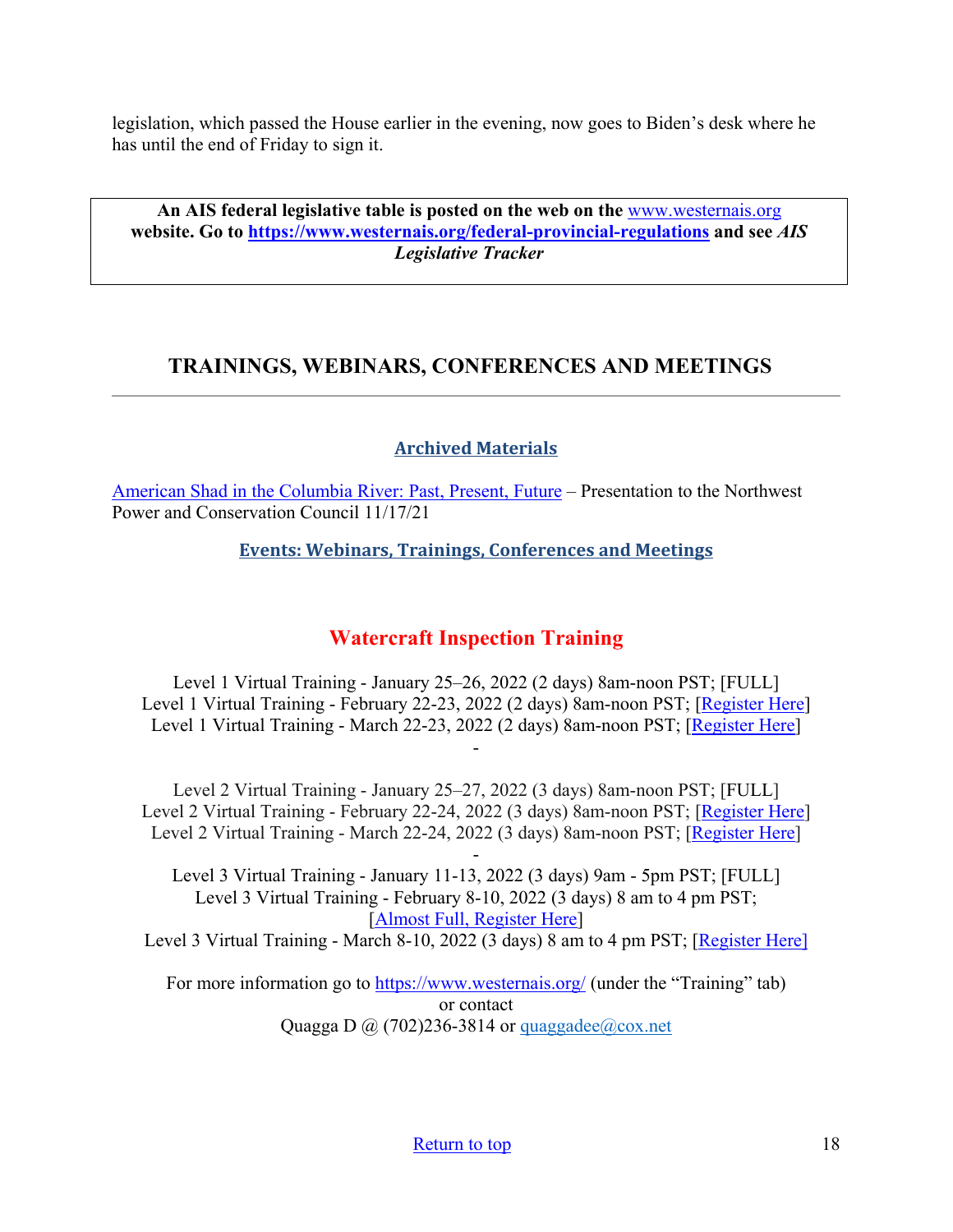*Because of continued concerns due to COVID-19 upcoming meetings and events listed below may be postponed, cancelled or converted to teleconferencing events. Please check directly with the organizers of these events for the most up-to-date information.* 

## [DOI Invasive Species Training Opportunities Spreadsheet](https://www.doi.gov/sites/doi.gov/files/doi-invasive-species-training-opportunities.pdf)

## **2021**

#### **December**

[Northeast ANS Regional Panel Fall Meeting](https://www.northeastans.org/index.php/home/meetings-and-panel-information/?utm_medium=email&utm_source=govdelivery) December 3, 2021 and December 8, 2021; Virtual Meeting

The next meeting of the [Washington Invasive Species Council](https://invasivespecies.wa.gov/) will be held on Thursday, December 9. The meeting will start at 9AM and run until 3PM.

The agenda for this meeting is now [available online.](https://invasivespecies.wa.gov/wp-content/uploads/2021/11/Agenda-December-9-2021.pdf)

Please note that this is an online meeting and you are encouraged to register in advance. [Registration is available](https://zoom.us/webinar/register/WN_KFOO6oz9Sx2AmvJgs7S0eA) on Zoom.

#### [Delta Invasive Species Symposium December 15, 2021](https://us06web.zoom.us/webinar/register/WN_ySWjLFgPRUuRI-aM8PNQYQ)

The bi-annual Symposium is a forum for Delta managers, researchers, and decision-makers to meet, share and synthesize information, and communicate best practices and lessons learned. This year's Symposium will focus on early detection and rapid response (EDRR) to invasive species. The virtual event will take place on December 15, 2021, from 9:00 a.m. thru 2:30 p.m. The Symposium will highlight EDRR lessons learned, current EDRR efforts across the Delta and beyond, and future challenges and solutions for EDRR work. The Symposium will consist of invited talks, a panel discussion, and an opportunity for participants to provide feedback on the draft Delta EDRR Framework being developed by the Delta Interagency Invasive Species Coordination (DIISC) Team. The Delta Interagency Invasive Species Coordination (DIISC) Team plans and facilitates the biannual Symposium. Dec 15, 2021 09:00 AM in Pacific Time (US and Canada)

NAISMA Webinar December 15, 1 p.m. CT - [Classical Biological Control of Weeds – About](https://us02web.zoom.us/webinar/register/WN_t2IRbQzlS26rIOM1cdT4SA?utm_medium=email&utm_source=govdelivery)  [Misconceptions and Untapped Opportunities Presented](https://us02web.zoom.us/webinar/register/WN_t2IRbQzlS26rIOM1cdT4SA?utm_medium=email&utm_source=govdelivery) by: Urs Schaffner, PhD Head Ecosystems Management, CABI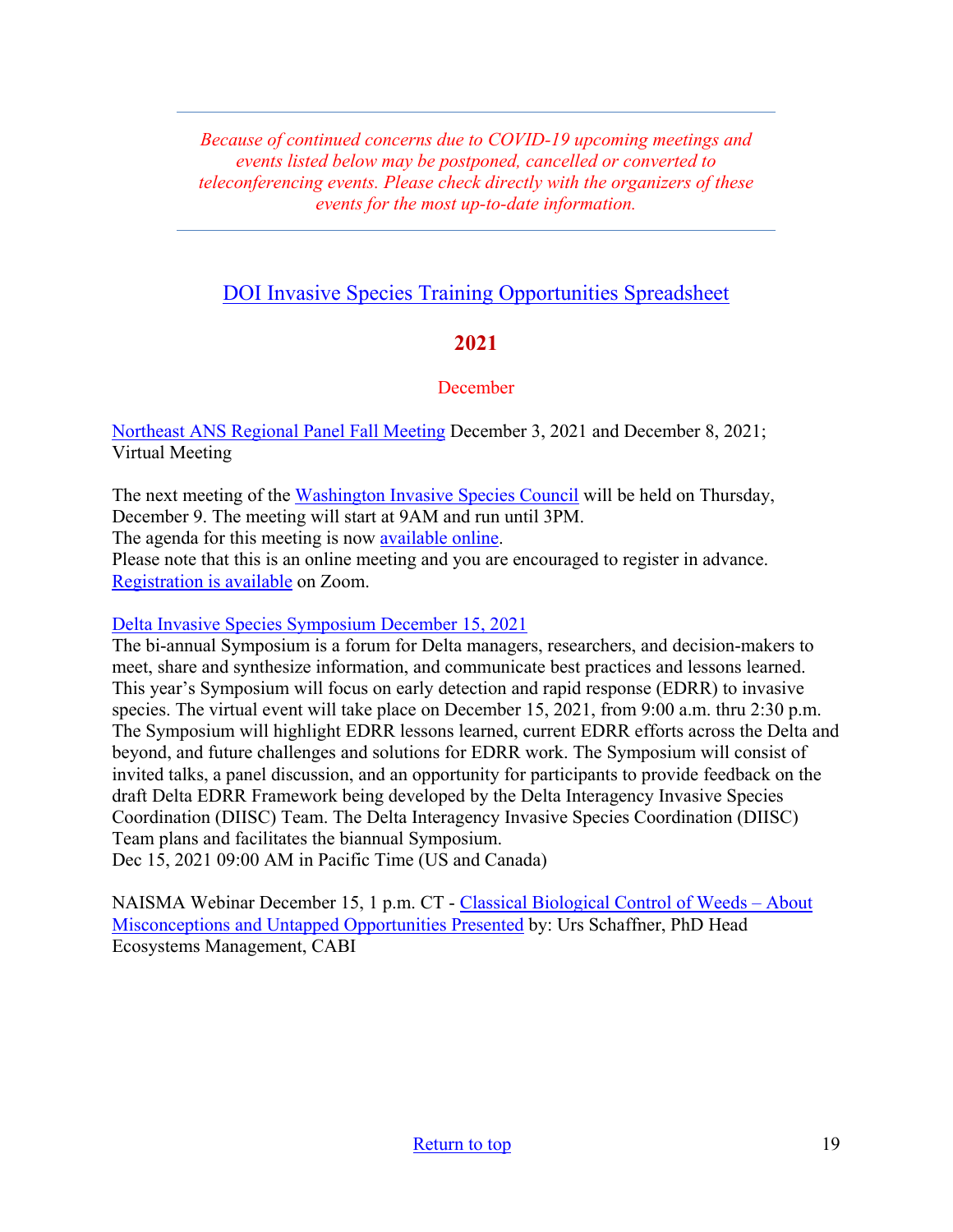#### **January**

The next meeting of the 100th Meridian Initiative Columbia River Basin AIS Team will be Tuesday, January 11 and Wednesday, January 12, 2022.Contact Paula Hotaling for further information @ [PHotaling@psmfc.org.](mailto:PHotaling@psmfc.org) See<https://www.westernais.org/coordination>for past meeting minutes and presentations.

January 19, 1 p.m. CT - [History and Effectiveness of Injurious Wildlife Listing under the "Lacey](https://us02web.zoom.us/webinar/register/WN_CWioD48QTUKCGxz1rZxryw?utm_medium=email&utm_source=govdelivery)  [Act"](https://us02web.zoom.us/webinar/register/WN_CWioD48QTUKCGxz1rZxryw?utm_medium=email&utm_source=govdelivery) Presented by: Susan Jewell Injurious Wildlife Listing Coordinator, U.S. Fish and Wildlife Service

Michigan Invasive Species Program's NotMISpecies Webinar Series: January 25, 2022, 9:00 a.m. to 10:00 a.m. ET - [Dive into the gene pool: Using environmental](https://register.gotowebinar.com/register/2578339792420598797?utm_medium=email&utm_source=govdelivery)  [DNA to detect invasive species](https://register.gotowebinar.com/register/2578339792420598797?utm_medium=email&utm_source=govdelivery)

#### February

[2022 Midwest Fish and Wildlife Conference,](http://www.midwestfw.org/html/call-for-symposia.shtml) February 13-16, Des Moines IA

#### [INVASIVES 2022 Virtual Forum & AGM](https://pheedloop.com/invasives2022/site/home/)

February 15, 2022 - February 17, 2022

The INVASIVIES Annual Forum & AGM is an exciting opportunity for non-profit organizations, government staff, Indigenous leaders, industry, stewardship groups, academics and more from across the Pacific Northwest region and beyond, to network and share their knowledge and expertise about invasive species. Everyone is welcome.

The INVASIVES 2022 Forum will incorporate a variety of workshops, keynote presentations, plenary and speedy sessions along with plenty of opportunities for networking throughout the event. See what was posted during last year's forum, INVASIVES 2021, on social media by searching the event hashtag #INVASIVES2021

Michigan Invasive Species Program's NotMISpecies Webinar Series: February 16, 2022, 9:00 a.m. to 10:00 a.m ET. - [The AIS-Team: Conservation officers on a](https://register.gotowebinar.com/register/4837962631337528333?utm_medium=email&utm_source=govdelivery)  [mission to prevent invasive species](https://register.gotowebinar.com/register/4837962631337528333?utm_medium=email&utm_source=govdelivery)

[National Invasive Species Awareness Week](https://www.nisaw.org/?utm_medium=email&utm_source=govdelivery) February 28, 2022 – March 4, 2022

#### April

April 18-22 ICAIS Oostende Belgium: The International Conference on Aquatic Invasive [Species \(ICAIS\)](http://www.icais.org/) is the most comprehensive international forum to address new and emerging issues related to aquatic invasive species in freshwater, marine and estuarine environments. ICAIS provides an international platform for the presentation of aquatic invasive species